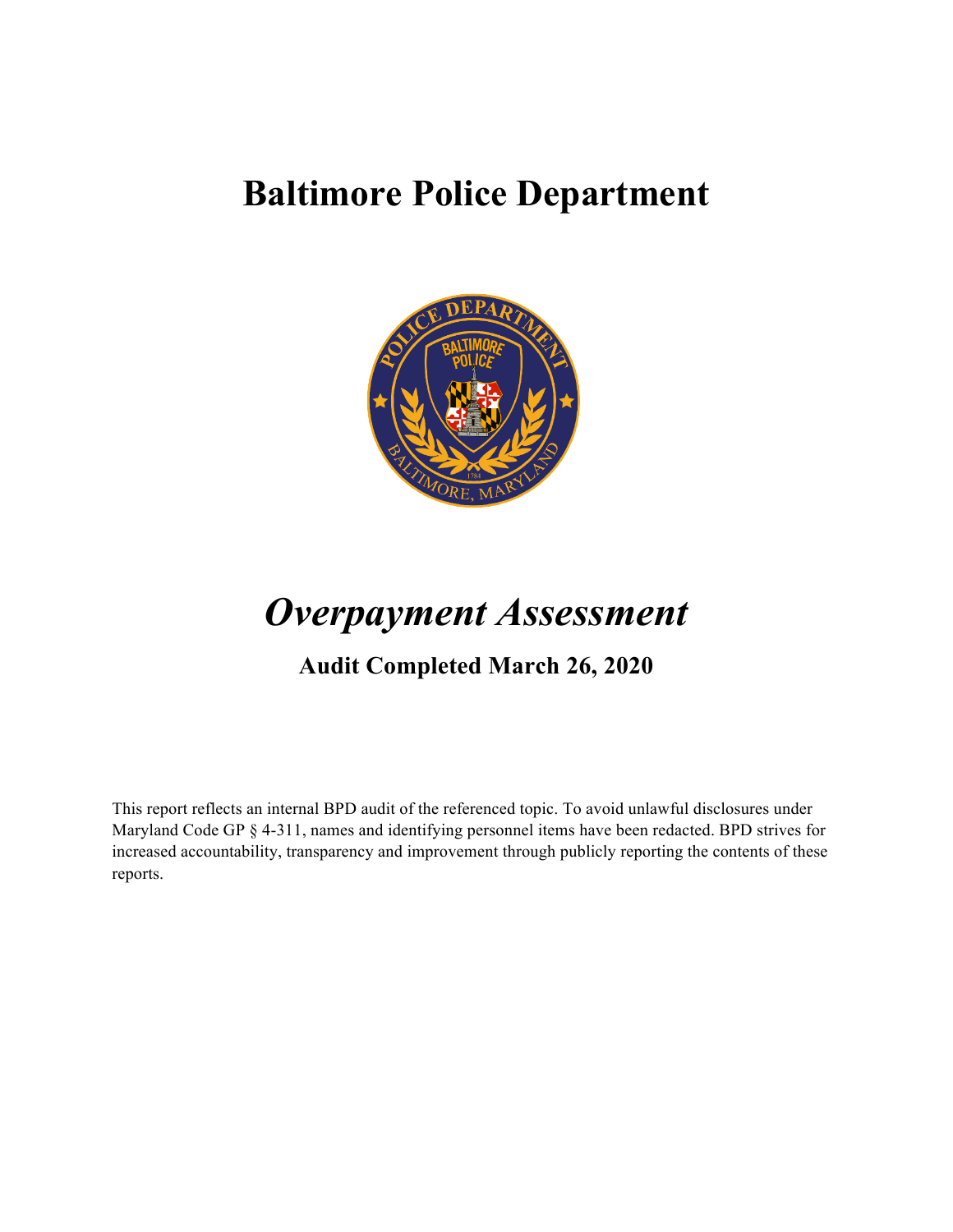# **Table of Contents**

| <b>Executive Summary</b>            |           |
|-------------------------------------|-----------|
| <b>Work Plan</b>                    | $5-6$     |
| <b>Findings and Recommendations</b> | $7 - 27$  |
| <b>Management Response</b>          | $23 - 25$ |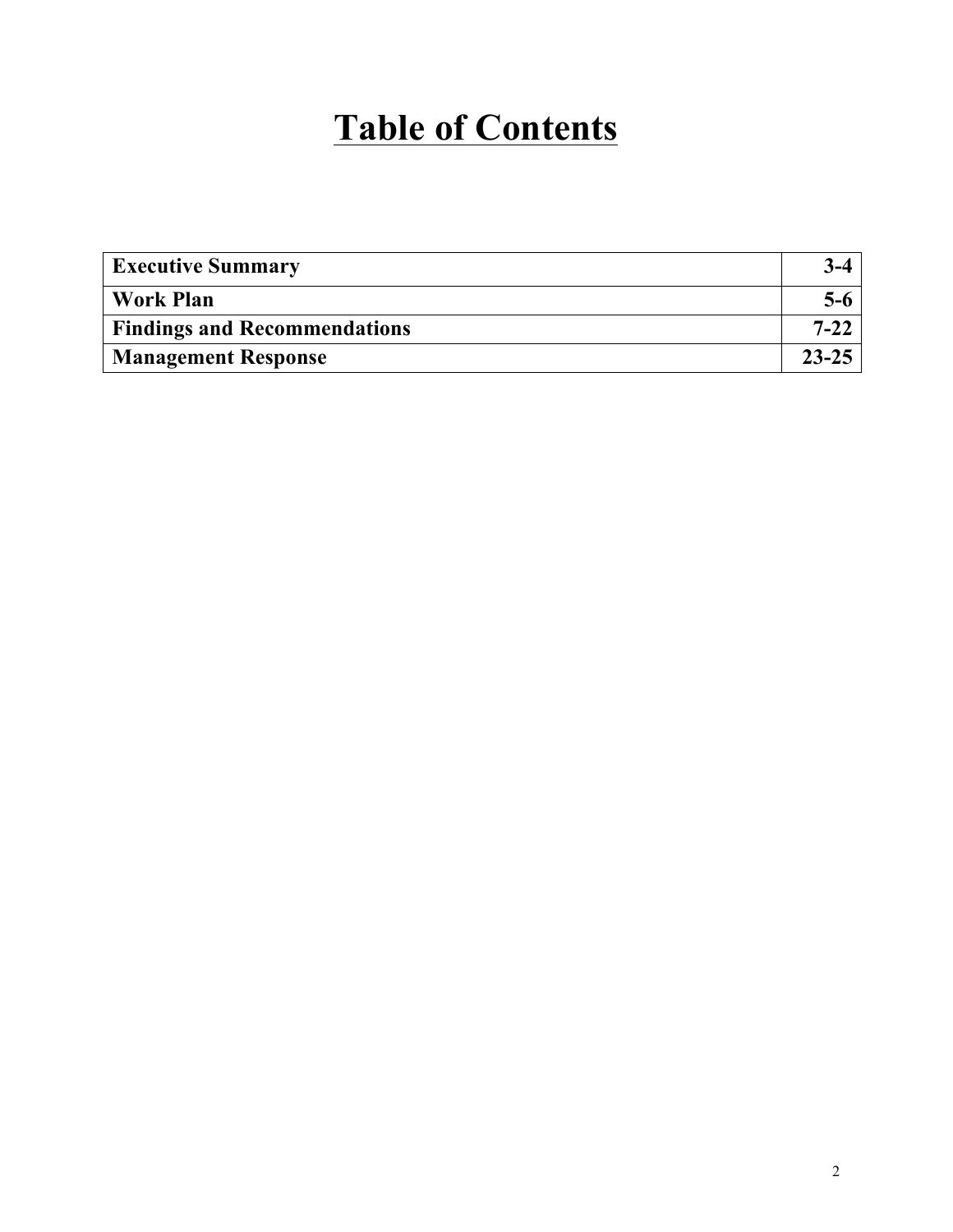#### **EXECUTIVE SUMMARY**

The purpose of this review was to determine how former BPD Gun Trace Task Force (GTTF) members were disbursed gross payments of \$85,506.25, between March 2017 and February 2019, despite being placed in Leave-Without-Pay (LWOP) - Suspension status since March 1, 2017. The assessment revealed numerous internal control and operational weaknesses within Human Resources (HR) and Fiscal Services (FS) policies, procedures and practices that present ongoing risk associated with leaving members who face termination and in LWOP status within the computerized Human Resources Information System. IAS found that systemic organizational and operational weaknesses might be longstanding and, if not corrected, continue to place BPD at risk for overpayments, in addition to providing opportunities for fraud. IAS recommends that:

- 1. BPD should immediately contact City of Baltimore Central Payroll Division and notify them of the overpayments to the other members cited in our report in order to recoup the funds, where possible.<sup>1, 2</sup>
- 2. BPD should develop a clear policy regarding termination of employees for disciplinary reasons.
- 3. BPD should include in all separation, retirement, resignation and termination policies clear timelines for completion of separation packages.
- 4. BPD HR and FS should establish written Standard Operating Procedures (SOPS) for joint processing of separations, retirements, resignations and terminations. These SOPs should clearly detail the roles of each entity, the necessary communication between each, and the process flow for documentation between each, with clear timelines. It should be noted that former HR employees provided copies of their processes which the HR Director can use as a starting point.
- 5. BPD should ensure that these SOPs are cross referenced in BPD's overarching Separation Policies.
- 6. BPD should conduct a personnel file audit to determine the effectiveness of their filing system.
- 7. BPD should develop a checklist for personnel files to facilitate the production and maintenance of complete files.
- 8. Concerning LWOP, BPD should develop specific SOPs for FS and HR to jointly process members in this status. HR and FS should assign specific employees for these tasks, whose responsibilities will be to ensure processes and procedures are carried out for any member placed on LWOP. FS and HR should establish clear written documentation of this process, and training guidelines for employees. FS should also consider establishing a separate locator for members with LWOP - Suspended status.
- 9. A joint SOP and overarching policy should require that FS and HR:

<u> 1989 - Johann Stein, markin film yn y breninn y breninn y breninn y breninn y breninn y breninn y breninn y b</u>

• Coordinate to take necessary steps to immediately remove a member's schedule from the e-time payroll system and notify all Payroll Specialists and Approvers of said action for any member/employee placed in LWOP status. Policy and the SOP should also

 $<sup>1</sup>$  According to city of Baltimore Payroll Direct Deposit Request form, requesters authorize (through their signature) their</sup> financial institution to return funds to the Central Payroll Division which they are not entitled but deposited to their account in error. City of Baltimore, Payroll Direct Deposit Request form 28-1428-5031, Rev 2/96 1400-27-34. <sup>2</sup> BPD Legal and the City of Baltimore Chief Solicitor were able to recoup most of the funds deposited to one former member's

<sup>(</sup>Momodu Gondo) bank account. A check totaling \$30,010.95 was sent to the Mayor and City Council of Baltimore, by MECU Credit Union, on February 14, 2020.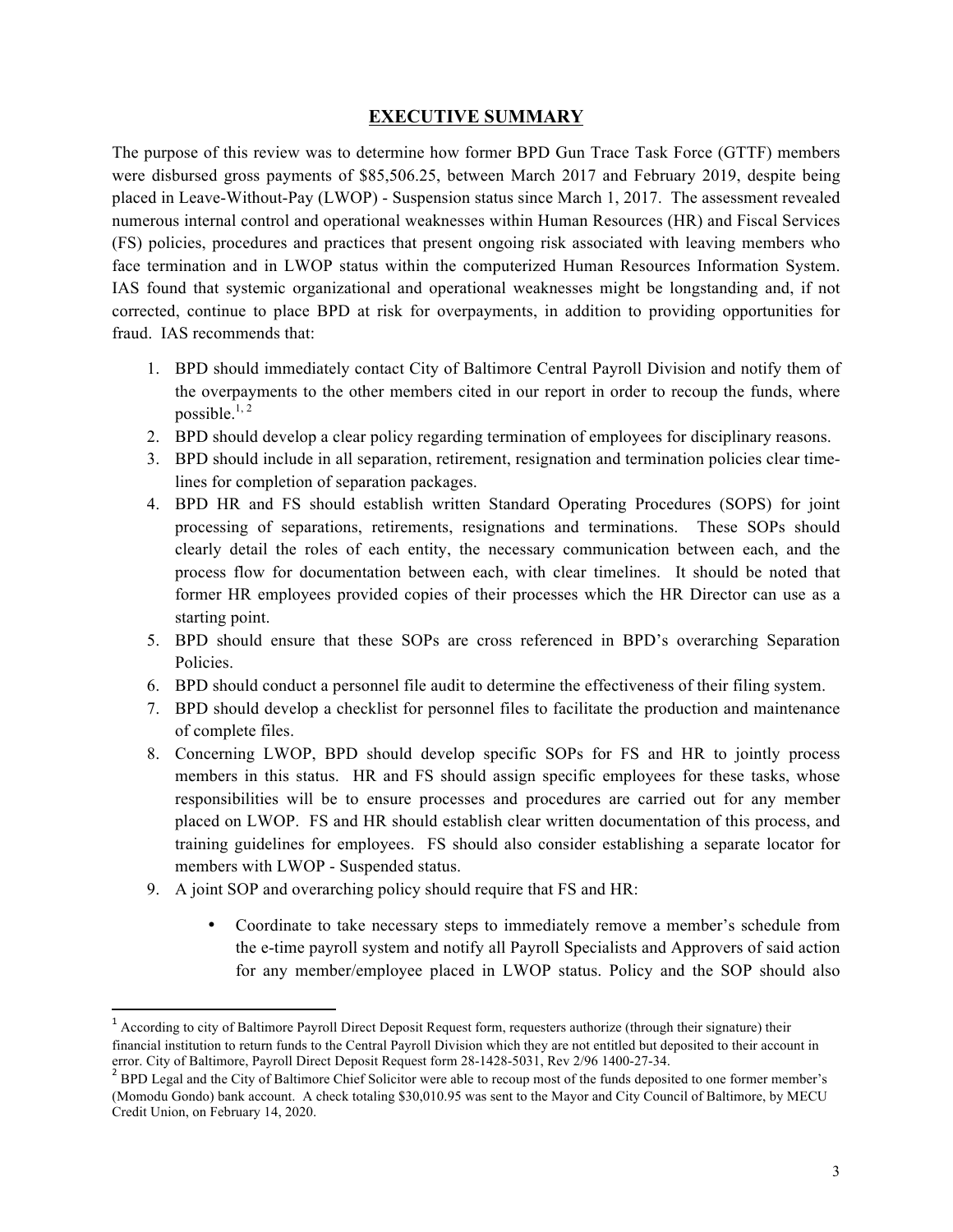mandate that the member's schedule should not be re-activated until proper documentation is received and the Chief Financial Officer reviews the account.

- Upon a member/employee being placed in LWOP status, FS and HR should coordinate to take necessary steps to immediately remove additional applicable automatic entitlements (i.e. clothing allowance) until the member's status has changed.
- 10. FS should develop a process to conduct a reconciliation of checks issued each pay period with active employees to ensure that employees on LWOP status do not receive payment.
- 11. BPD should establish a system to conduct periodic reconciliations of paychecks with new/active/terminated employees in HRIS.
- 12. FS should conduct an audit of the e-time process, as required by policy, and take corrective actions to ensure that objectives of the policy are met. FS should also provide additional training to timekeepers and approvers, where necessary. This training should be accompanied by standard SOPs on how to enter time and approve time that is consistent across all BPD payroll processing.
- 13. BPD should establish a policy on accessing/maintaining accurate roll books and should conduct bi-annual audits of the roll book process.
- 14. BPD should obtain a list of e-time users and remove any persons that should not have e-time access or remove locators from users who do not handle specific accounts. BPD should conduct assessments for both e-time and HRIS on a periodic basis to ensure only authorized persons have access.
- 15. BPD should assess the need to have persons with both e-time and HRIS access and establish additional controls, if this is absolutely necessary.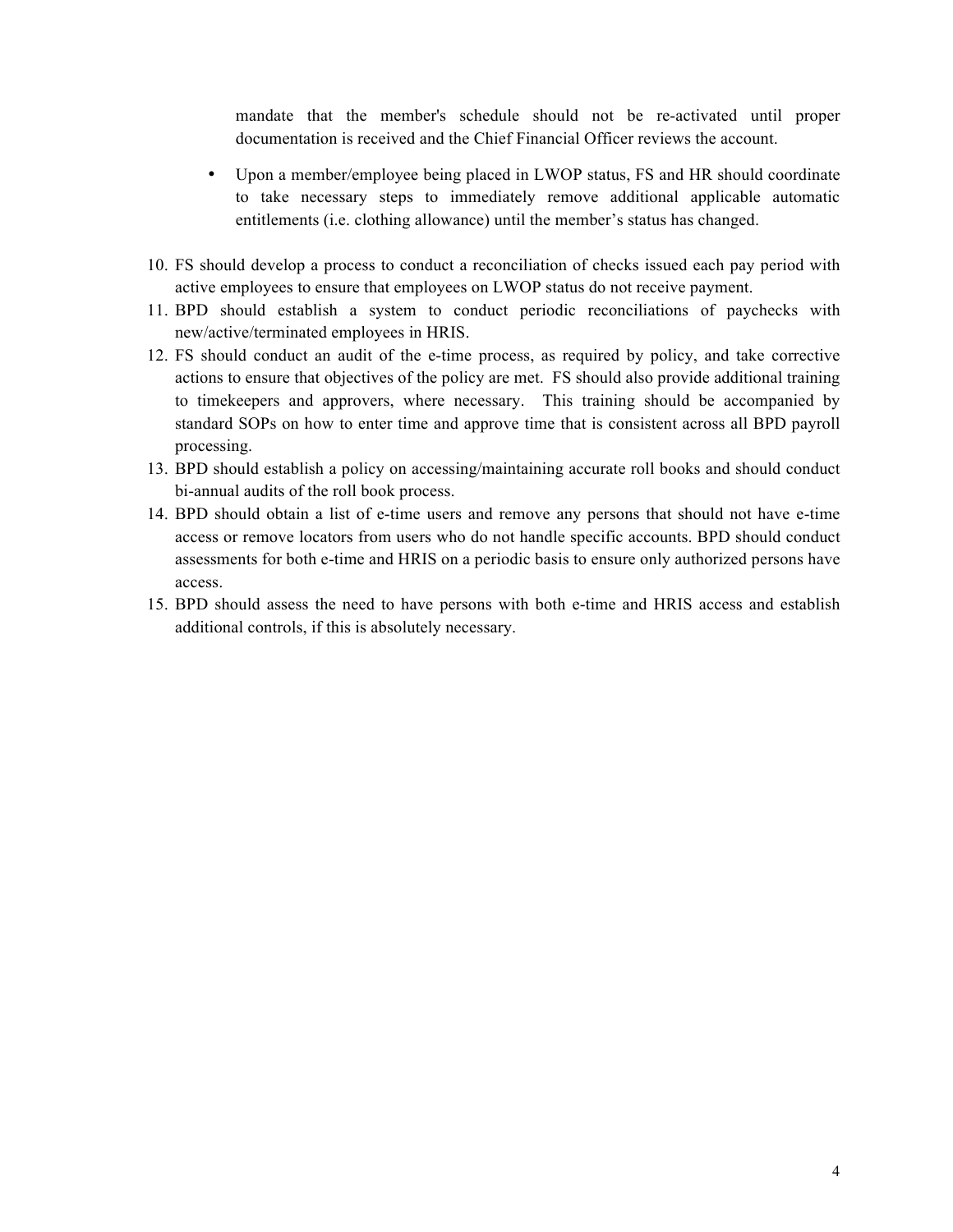#### **WORK PLAN**

**Purpose**: Determine how former BPD Gun Trace Task Force (GTTF) members were disbursed gross payments estimated at \$86,000, between March 2017 and February 2019, despite being placed in Leave-Without-Pay - Suspension (LWOP) status since March 1, 2017.

**Background**: In early November 2019, the Compliance Bureau, Internal Audit Section (IAS) initiated an examination of 6th day and H-day working payments.<sup>3</sup> On November 25, 2019, during IAS's review of time detail reports for a sample of members within the BPD Divisions (WATF, OID- Task Force Units, and CID), auditors identified a former GTTF member (who was sentenced in February 2019) listed as active in the Human Resources Information System (HRIS) and Electronic Time and Attendance System (e-time). IAS suspended the  $6<sup>th</sup>$  day and H-day examination to assess potential breakdowns in internal controls related to subsequent payments disbursed to this member's bank account.

**Objectives:** The objectives of the assessment were to:

- 1. Assess the BPD Human Resources (HR) and Fiscal Services policies, procedures, and practices related to HRIS and e-time to determine how BPD members received overpayments.
- 2. Identify any weaknesses in standard operating procedures and practices of BPD HR and FS as well as internal control weaknesses in HRIS and e-time systems.

**Scope/Methodology:** The timeframe included January 1, 2017 to February 1, 2019. The team reviewed HRIS and e-time records for 12 BPD members, including eight former GTTF members.<sup>4</sup> The team reviewed HR and FS Standard Operating Procedures (SOPs) as well as HR personnel files, FS files, and general ledger data related to these members. The team also reviewed BPD policies and procedures related to time and attendance, separations, retirements, terminations, final payouts, and banking records and conducted interviews with relevant BPD and City employees.<sup>5</sup>

**Prior Related BPD External and Internal Reports/Audits**: Report on Overtime at the Baltimore Police Department, City of Baltimore Department of Finance, Leave Audit, BPD Internal Audit Section.

**Risk Assessment**: Potential for inaccurate record keeping, improper payments, and fraud.

 

 $3$  The purpose of the review is to: (1) determine whether overtime for 6th day working is paid according to the guidelines set forth in the Memoranda of Understanding for each bargaining unit and/or the City of Baltimore Administrative Manual; (2) determine whether H Day cancellation penalty in conjunction with a 6th day working was paid according to the guidelines set forth in the Memoranda of Understanding for each bargaining unit and/or the City of Baltimore Administrative Manual; and (3) perform verification/reconciliation between any overtime forms, e-time and attendance entered and monies paid for a 6th day working.<br><sup>4</sup> IAS reviewed eight GTTF members and four other terminated BPD members for comparison purposes

disciplinary termination process.

 $<sup>5</sup>$  These policies included, but were not limited to, BPD Policy 1801- Employee Time and Attendance Report, BPD Policy 1902 -</sup> Procedure for Separation from Service, BPD Policy 308 - General Disciplinary Process, BPD Policy 304 - Suspension Procedures, HRIS Training Manual, e-Time Training Manual, and City of Baltimore Bureau of the Budget and Management Research, Personnel Section, Administrative Manual. Bank records were only reviewed for one former GTTF member, Momodu Gondo.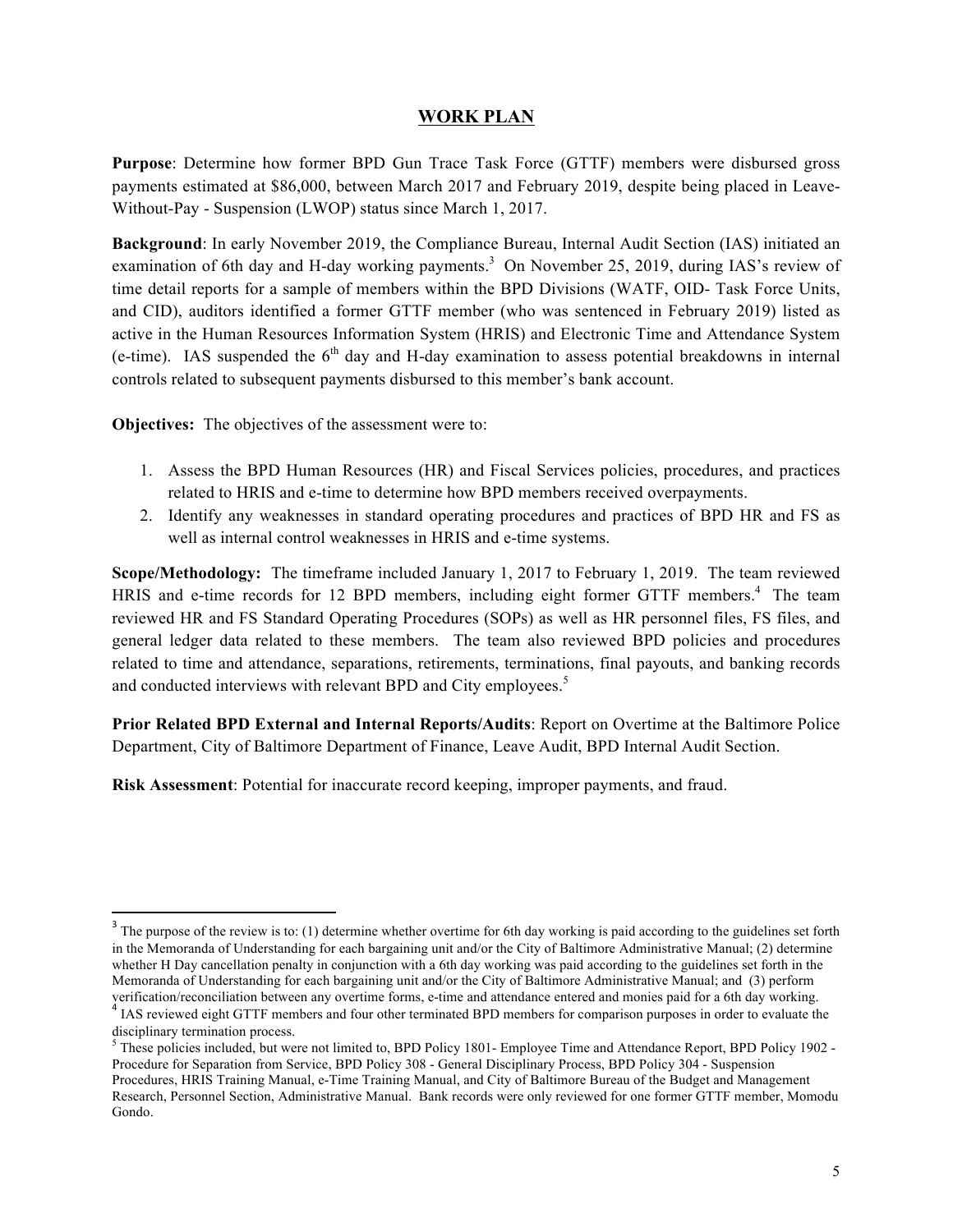#### **BACKGROUND**

The City of Baltimore's Human Resources Information System (HRIS) is a system that keeps track of employees and their employment data. HRIS uses a series of inter-related data tables and databases to store and retrieve information. Through HRIS, BPD is able to:

- Maintain employee records
- Manage government compliance and organizational reporting requirements
- Streamline recruitment management
- Integrate and report on HR and PR (Payroll) activities
- Review general applicant data before they become employees
- Process important, time-sensitive submissions $<sup>6</sup>$ </sup>

Electronic Time and Attendance (e-time) is the City of Baltimore's web-based application for the official recording of time and attendance. The Director of Fiscal Services is the authorized representative for the BPD in e-time and payroll matters and serves as the point of contact for all internal and external payroll inquiries. This includes the exercise of overall staff coordination and preparation and distribution of biweekly Time and Attendance Reports.<sup>7</sup>



#### **BPD PAYROLL PROCESS**

 

<sup>6</sup> *See* HRIS User Manual. 7 *See* BPD Policy 1801- Employee Time and Attendance Report, October 25, 2017.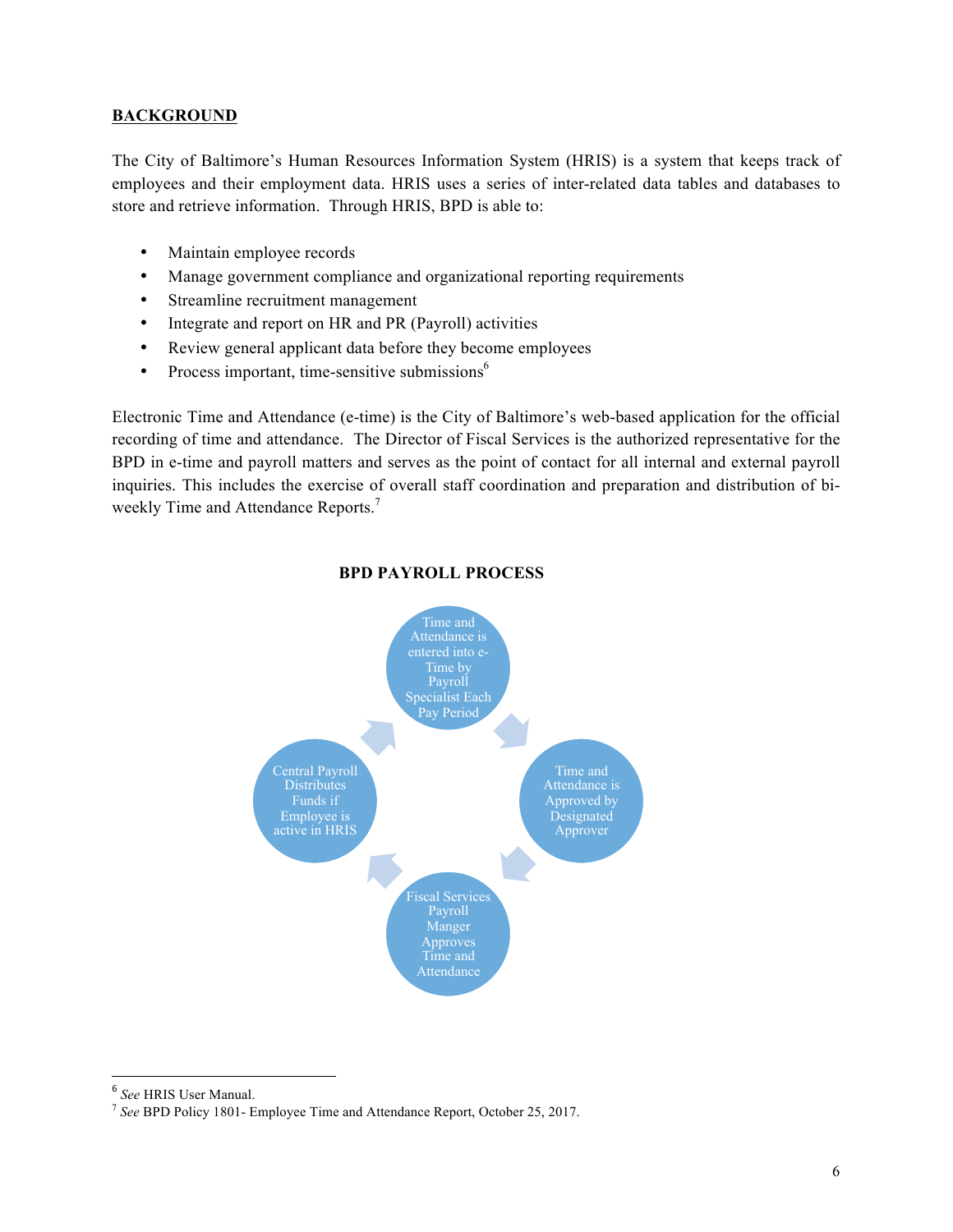# **FINDINGS AND RECOMMENDATIONS**

# **BPD Members Were Erroneously Disbursed \$85,506.25 in Funds While On Leave Without Pay-Suspended Status.**

Figure 1 is a summary table that details overpayments to former GTTF members.

#### **Figure 1**

| <b>Overpayments</b> |                                |  |  |  |  |  |
|---------------------|--------------------------------|--|--|--|--|--|
|                     | <b>Gross Earnings Overpaid</b> |  |  |  |  |  |
| Member              |                                |  |  |  |  |  |
| Hendrix             | \$2,694.27                     |  |  |  |  |  |
| Jenkins             | \$3,315.00                     |  |  |  |  |  |
| Rayam               | \$11,196.16                    |  |  |  |  |  |
| Gondo               | \$52,560.17                    |  |  |  |  |  |
| Taylor              | \$9,718.41                     |  |  |  |  |  |
| Hersl               | \$6,022.24                     |  |  |  |  |  |
| <b>Total</b>        | \$85,506.25                    |  |  |  |  |  |

Source: General Ledger

Figure 2 details the timeline from date of arrest of GTTF members, to final termination in HRIS.

| Figure |
|--------|
|--------|

|               |         | $\beta$ stem $\beta$ eparation Thierme |                 |                    |                      |               |                  |
|---------------|---------|----------------------------------------|-----------------|--------------------|----------------------|---------------|------------------|
| <b>Member</b> | Arrest  | LWOP-                                  | <b>Resigned</b> | <b>Termination</b> | <b>Date</b>          | <b>E-Time</b> | Term/            |
|               | Date    | <b>Suspend Date</b>                    | (Y/N)           | <b>Effective</b>   | <b>Termination</b>   | <b>Term</b>   | <b>Resign HR</b> |
|               |         |                                        | Date            | (Per<br>Date       | <b>Entered</b><br>in | Date          | Order            |
|               |         |                                        |                 | HRIS)              | <b>HRIS by HR</b>    |               | $(Y/N)$ Date     |
| Hendrix       | 3/1/17  | 3/1/17                                 | 6/19/17         | 6/19/17            | 6/21/17              | 6/25/17       | 6/26/17          |
| Jenkins       | 3/1/17  | 3/1/17                                 | 7/26/17         | 7/26/17            | 9/18/17              | 10/1/17       | 7/31/17          |
| Rayam         | 3/1/17  | 3/1/17                                 | 7/31/17         | 7/31/17            | 10/13/17             | 10/15/17      | 9/28/17          |
| Gondo         | 3/1/17  | 3/1/17                                 | N               | 2/3/19             | 12/20/19             | 12/22/19      | N                |
| Ward          | 3/1/17  | 3/1/17                                 | 4/24/17         | 4/24/17            | 5/1/17               | 5/14/17       | 5/3/17           |
| Taylor        | 3/1/17  | 3/1/17                                 | N               | 12/28/18           | 12/20/19             | 12/22/19      | N                |
| Hersl         | 3/1/17  | 3/1/17                                 | N               | 2/12/18            | 3/22/18              | 4/1/18        | N                |
| Allers        | 8/30/17 | 8/30/17                                | 11/21/17        | 2/28/18            | 2/28/18              | 3/4/18        | N                |

# **System Separation Timeline**

Source- e-time, HRIS, Internal Affair Records, HR Personnel Files, and FS Files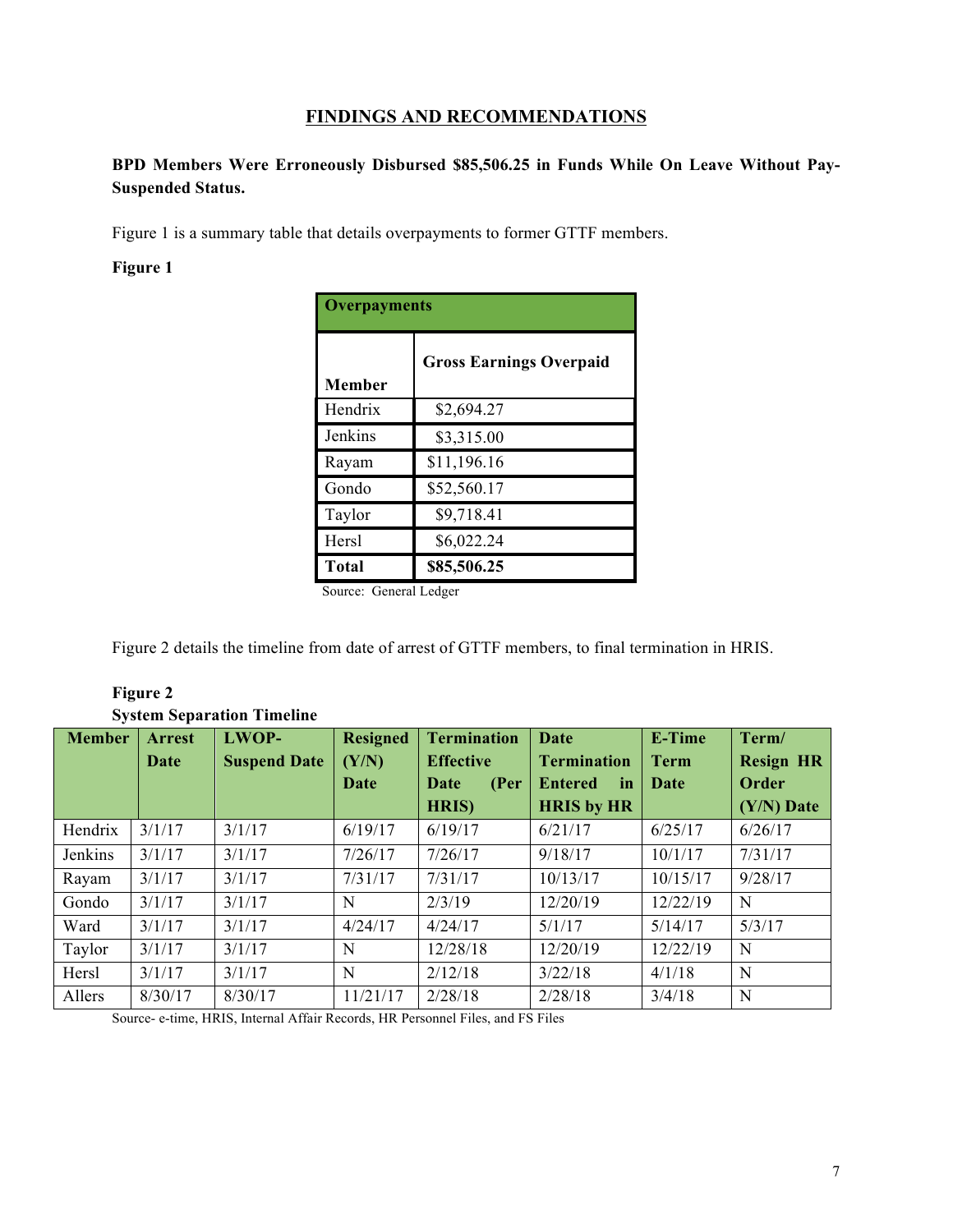Figure 3 is a summary analysis detailing key events for the former GTTF members.

# **Figure 3**

| Member                 | <b>Summary Analysis</b> |
|------------------------|-------------------------|
| Hendrix                |                         |
|                        |                         |
|                        |                         |
|                        |                         |
|                        |                         |
|                        |                         |
|                        |                         |
|                        |                         |
|                        |                         |
| Jenkins                |                         |
|                        |                         |
|                        |                         |
|                        |                         |
|                        |                         |
|                        |                         |
|                        |                         |
| $\operatorname{Rayam}$ |                         |
|                        |                         |
|                        |                         |
|                        |                         |
|                        |                         |
|                        |                         |
|                        |                         |
|                        |                         |
|                        |                         |
|                        |                         |
|                        |                         |
| Gondo                  |                         |
|                        |                         |
|                        |                         |
|                        |                         |
|                        |                         |
| Ward                   |                         |
|                        |                         |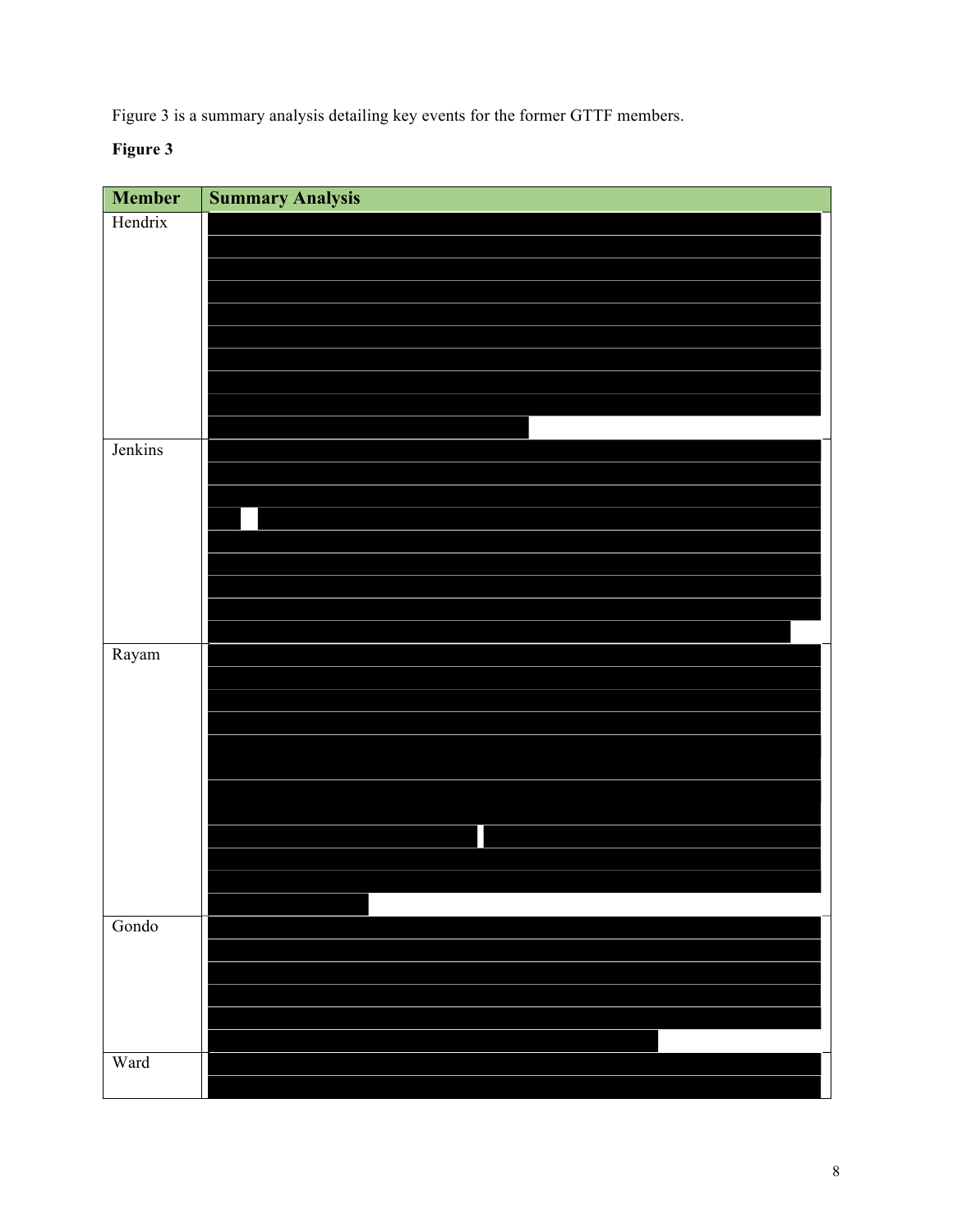

Source- e-time, HRIS, Internal Affair Records, HR Personnel Files, and Fiscal Department Services Files

Figure 4 is a timeline detailing the date of arrest for other members, to their subsequent termination in HRIS. **Note**: The review of four additional terminated BPD members is for comparison purposes, to evaluate the disciplinary termination process beyond GTTF members.

#### **Figure 4**

| <b>Member</b> | <b>Arrest</b> | LWOP-          | <b>Resigned</b> | <b>Termination</b> | Date                  | E-Time      | Term/            |
|---------------|---------------|----------------|-----------------|--------------------|-----------------------|-------------|------------------|
|               | if<br>Date    | <b>Suspend</b> | (Y/N)           | <b>Effective</b>   | <b>Termination</b>    | <b>Term</b> | <b>Resign HR</b> |
|               | applicable    | if<br>Date     | Date            | (Per<br>Date       | <b>Entered</b><br>in. | Date        | Order            |
|               |               | applicable     |                 | HRIS)              | <b>HRIS</b> by HR     |             | $(Y/N)$ Date     |
| George III    | unknown       | 12/12/16       | N               | 10/3/17            | 1/3/18                | 1/7/18      | 11/6/17          |
| Jeffers       | 5/7/15        | 5/18/15        | N               | 5/20/16            | 11/02/17              | 10/29/17    | N                |
| Salzano       | N/A           | N/A            | N               | 1/03/18            | 1/24/18               | 2/4/18      | N                |

#### **Other Members**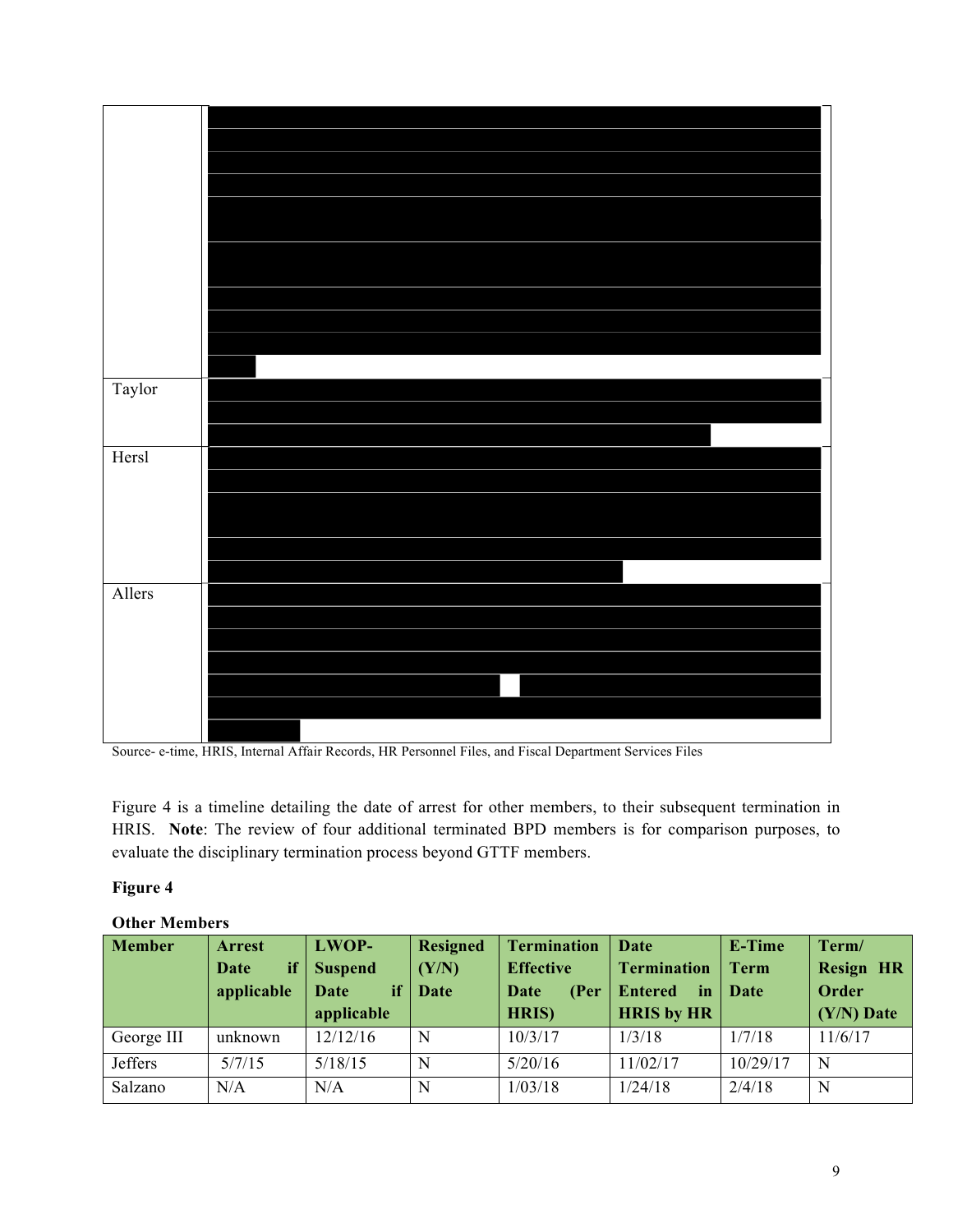| White | $\sim$ $\prime$<br>$\sqrt{ }$<br>N/A    | $  \cdot$<br>N/A       | . N.     | /20/17<br>$\mathbf{I}$<br>. . <i>. .</i> | $\sim$ $\mu$<br>. 144<br>1 U<br>- | /18/1<br>10<br>، ت | 2/29/17<br><i></i><br>$\overline{1}$ |
|-------|-----------------------------------------|------------------------|----------|------------------------------------------|-----------------------------------|--------------------|--------------------------------------|
|       | $\triangle$ CC $\triangle$<br>T T R T G | $\sim$<br>$\mathbf{r}$ | $\cdots$ | . <del>. .</del><br>$\sim$               | $\mathbf{r}$                      |                    |                                      |

Source- e-time, HRIS, Internal Affair Records, HR Personnel Files, and Fiscal Services Files

Analysis of e-time records, HRIS data and general ledger data from FS revealed there were no overpayments to the four other members reviewed during this assessment.

Figure 5 is a summary analysis of key events for four other members.

#### **Figure 5**



Source- e-time, HRIS, Internal Affair Records, HR Personnel Files, and Fiscal Department Services Files

Overall, the review found that former GTTF members were erroneously paid \$85,506.25 while they were in a LWOP status. Our review found no indication of fraud related to the payments made to Momodu Gondo.<sup>8</sup>

<u> 1989 - Johann Stein, markin film yn y breninn y breninn y breninn y breninn y breninn y breninn y breninn y b</u>

 $8$  Fraud is defined as wrongful or criminal deception intended to result in financial or personal gain.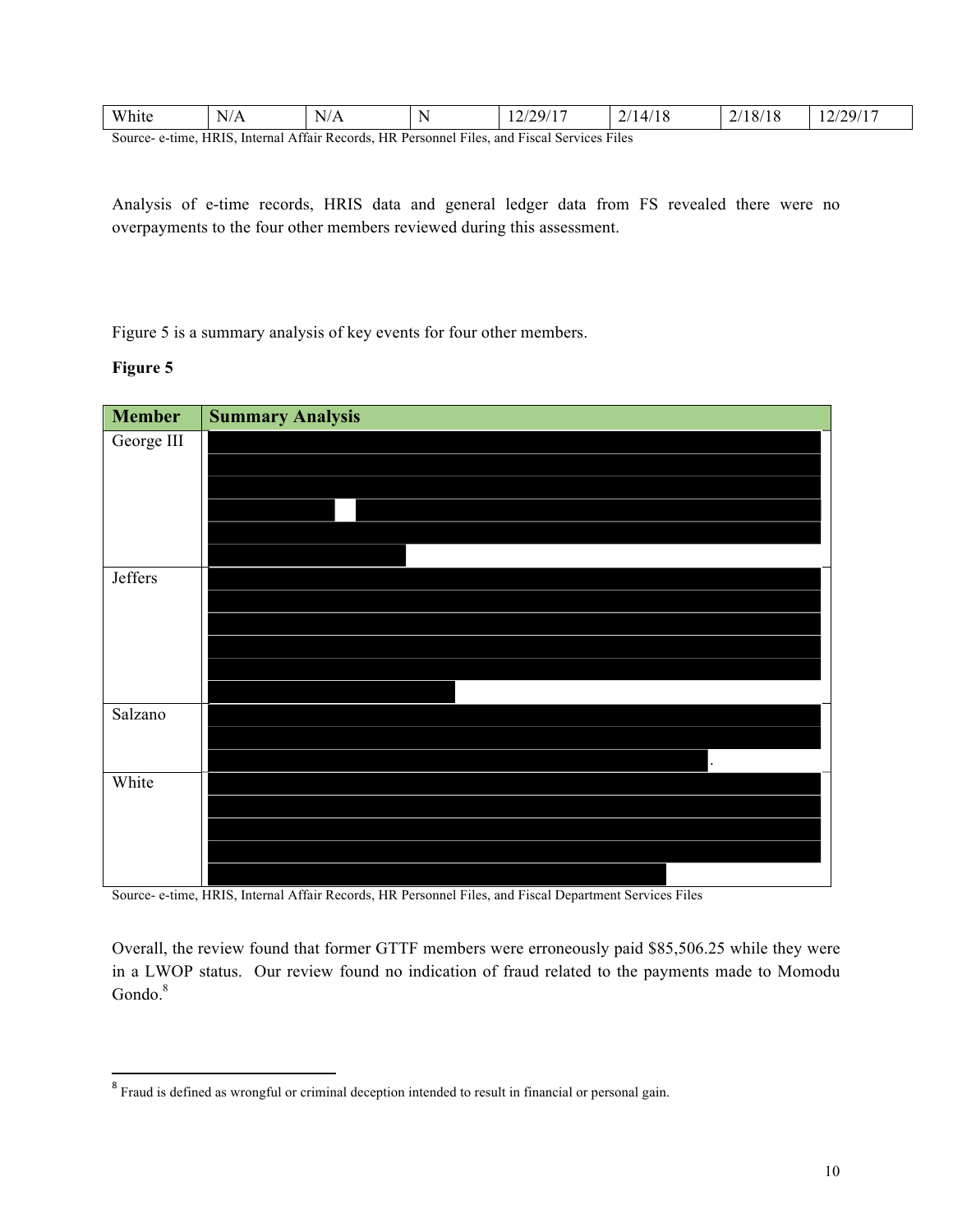Our methodology for the assessment of no fraud resulted from Ethics Detective interviews with the Approver of Gondo's time and attendance in e-time. Ethics Detectives were unable to interview the Payroll Specialist because she was unavailable and on long term medical leave and subsequently submitted paperwork for her retirement.

IAS also conducted a review of Gondo's financial institution records including bank statements, direct deposit forms and bank account inquiries. During the period of our review, Gondo was disbursed \$52,560.17 between the dates of June 2018 and February 2019. Net disbursements of \$31,819.95 were deposited into Gondo's bank account through direct deposit. Our review of Gondo's bank statements indicate that the majority of funds were still present, as of January 17, 2020 (bank ending balance \$30,019.00) reduced only by minimal automatic debits/withdrawals, which appear to have been set up prior to Gondo's arrest.

IAS found no other activity (i.e. wire transfers, debit card activity ordering checks or change of address) that would indicate fraudulent activity. IAS did not conduct a review of financial institution records of the other members in our review.

It should be noted that BPD Legal and City of Baltimore Chief Solicitor were able to recoup most of the funds deposited to Gondo's bank account. A check totaling \$30,010.95 was sent to the Mayor and City Council of Baltimore, by MECU Credit Union, on February 14, 2020. IAS found the following key causes as to why these overpayments occurred:

- 1. Failure to remove employee's regular schedule entirely or consistently when the employee is placed on LWOP Suspended or any other extended LWOP status. The lack of consistency and sufficient controls in this area is a high risk to BPD. The e-time system is an "exception" based payroll system. A Timekeeper/ Payroll Specialist<sup>9</sup> can enter a bi-weekly payroll schedule (in the e-time scheduler module) for an employee for an indefinite period and that schedule will automatically populate each pay period if it is not removed. The employee will be paid if they are listed as "active" in HRIS, which feeds the e-time system, and time and attendance has been approved in e-time. If placed in LWOP status while active in HRIS, the employees schedule must be removed through the "scheduler module" in e-time; or be removed from the time card on a bi-weekly basis; or the timekeeper can override the bi-weekly schedule by entering a LWOP pay code for each day on the time card, to prevent the employee from receiving payments. For the employees in our review, IAS found that schedules were entered in e-time for all members, prior to the criminal investigation and their arrest. The timekeeper overrode the bi-weekly schedules by entering a LWOP pay code for some pay periods, but failed to do so for other pay periods, resulting in the system resuming the employee's regular schedule. Entering a LWOP code is the weakest internal control for stopping payments, because several factors places it at risk including the following:
	- The payroll specialist is on leave and another person assigned to complete the payroll unwittingly does not enter the LWOP.
	- Another specialist is assigned to the payroll locator and the former specialist does not inform the new one that the LWOP should be entered.
	- The payroll specialist is directed to stop coding the employees account.

<sup>&</sup>lt;u> 1989 - Johann Stein, markin film yn y breninn y breninn y breninn y breninn y breninn y breninn y breninn y b</u> <sup>9</sup> Throughout this report, Timekeeper and Payroll Specialist will be used interchangeably.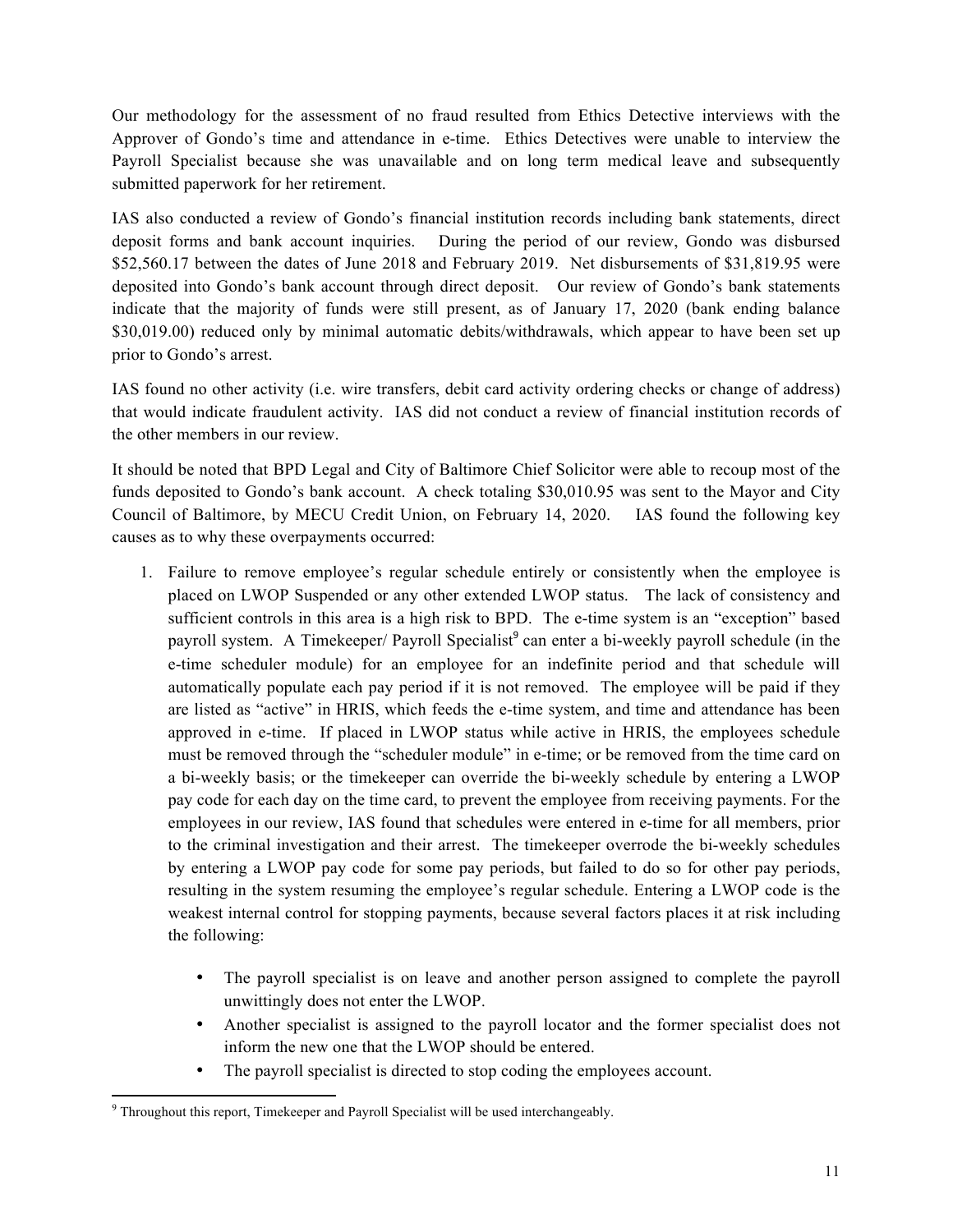IAS was unable to determine if any of LWOP code risk occurred. However, employees were ultimately paid because they were still active in HRIS and the payroll specialist was not directed by a policy or procedure to use a stronger internal control available to them for preventing payments, removing the schedule.<sup>10</sup> It should be noted that while removing the schedule would have prevented scheduled time payments, it does not prevent special payments, such as the bonus disbursed in January of 2019, to all members of the bargaining units' one and two, who were listed as active in the HRIS. The strongest control is removal from HRIS. Eventually, some employee's schedules were removed in full in the "scheduler module," thus preventing any further disbursements. IAS was unable to determine who removed the schedules in the system, at the time of this reporting.

- 2. Payroll time and attendance sheets were approved containing the erroneous payments. The likely cause of the approval was weaknesses within the approval process. IAS found the approver had too many locators/units to effectively screen and approve the accounts in given timeframes. The Approver for the majority of members in our review had approximately 7-10 locators/units, with approximately 166 members to approve.
- 3. Sufficient resources were unavailable to Payroll Specialist and Approvers to ensure accuracy of time and attendance entries. These included:
	- Inaccessible roll books.
	- Employees were not housed in physical location of the Timekeeper and Approvers.
	- Daily overtime slips, court overtime slips, leave slips, etc., were unavailable to Payroll Specialists and the Approver to ensure the accuracy of entries.
- 4. Inconsistency in the way Approvers review and approve time and attendance. Some Approvers reviewed time entries for each daily entry, whereas other Approvers approved by exception, only reviewing the employees daily time entries, if an employee's bi-weekly hour total is more or less than the standard two-week hour total. There are no directives for universal standards for these procedures.
- 5. HRIS does not have the capability to place a person in an active non-pay status vs. terminated status. If this feature existed, it would mitigate the risk of overpayments.
- 6. Ambiguous processes and communication with regards to employees placed on LWOP and/or terminated for disciplinary reasons. IAS found there are no SOPs with regard to how information is to be passed from HR to FS when placing a member on non-pay status. For example, the review found that FS had related LWOP documentation that was not in the member's personnel file.

Our assessment revealed numerous internal control and operational weaknesses as discussed in this report with regards to HR and FS policies, procedures and practices. IAS found that these may be longstanding systemic organizational and operational weaknesses that if not corrected, continue to place BPD at risk for overpayments such as those cited above, in addition to providing opportunities for fraud.

#### **Recommendation:**

 

 $10$  Terminating an employee in HRIS will cease all payments, but also places the employee in an inactive status whereby they no longer accrue any time benefits they may be entitled to.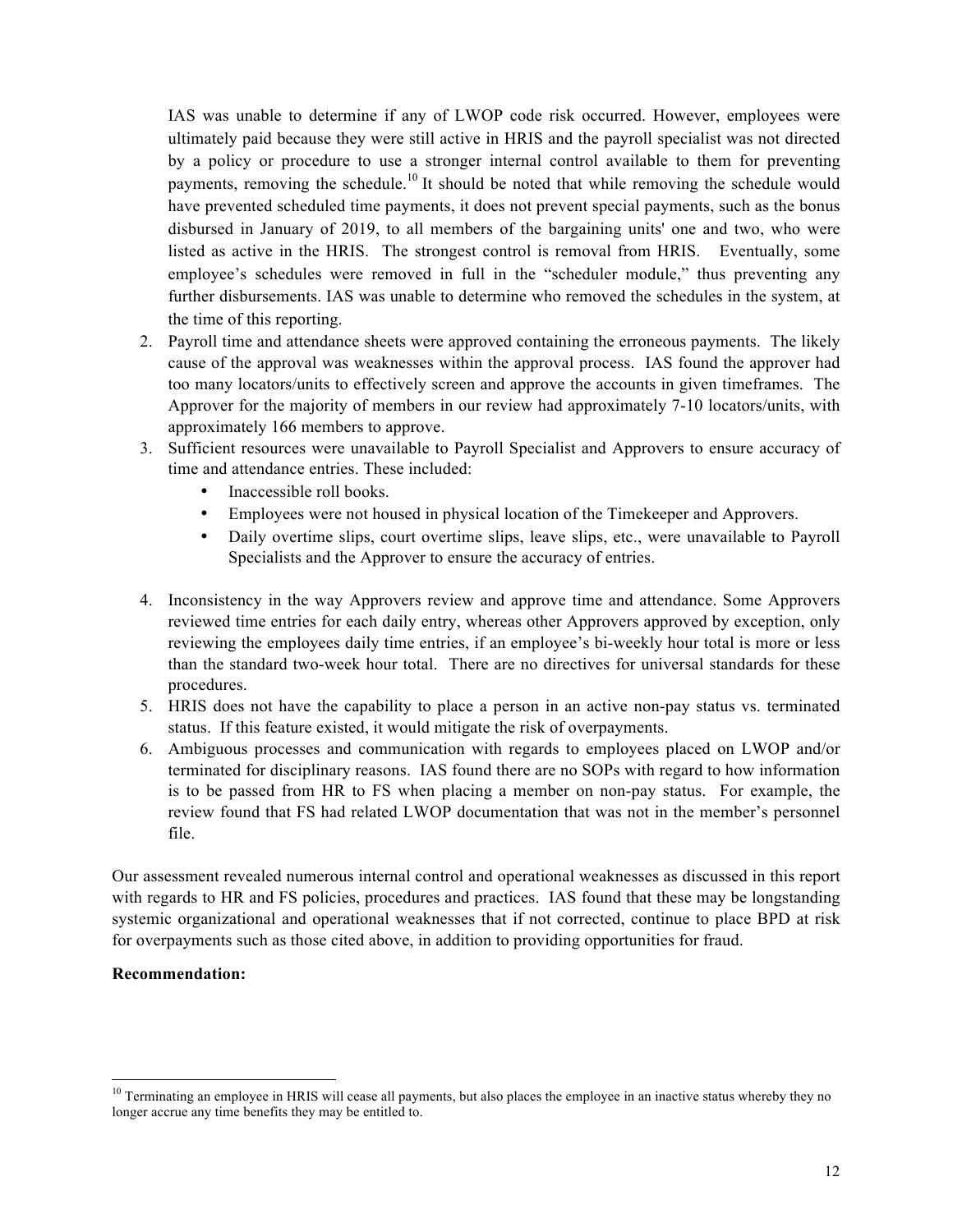BPD should immediately contact City of Baltimore Central Payroll Division and notify them of the overpayments to the other members cited in our report in order to recoup the funds, where possible.<sup>11</sup>

**BPD has: (1) No clear policy on terminating employees for disciplinary reasons, (2) No written Human Resources or Fiscal Services standard operating procedures (SOPs) for processing terminations, resignations, or separations; (3) Not complied with BPD Policy 1902 - Procedure for Separation from Service Documentation Requirements; and (4) No standard timelines for final processing of separations, resignations or terminations.** 

An important purpose of procedures is to ensure consistency and to help reduce variation within a given process. Effective procedures are a key internal control. United States Government Accountability Office (GAO) Standards for Internal Control in Federal Government says that procedures and controls should be established to ensure accurate and timely recording of transactions that applies to the entire process or life cycle of a transaction or event from initiation and authorization through its final classification in summary records.

According to the Director of HR and CFO of FS, specific requirements and documents are required when a sworn member separates service with BPD. According to the Director and CFO and HR employees responsible for processing terminations, an employee cannot and should not be terminated in HRIS until a complete package, in compliance with key provisions BPD Policy 1902 (as indicated below), has been completed and a Human Resource Order (HRO) is completed.

#### **Key Requirements of Policy 1902:**

#### **RETIREMENT**

#### **Member**

- 1. Respond to the Fire and Police Employees' Retirement System (F&P) Office to notify the F&P of intent to retire/sever employment with the BPD.
- 2. Upon deciding to retire from service, immediately notify the Human Resources Section (HRS). HRS is to provide the appropriate forms (in accordance with the type of separation from service) to the employee.

Complete the following:

<u> 1989 - Johann Stein, markin film yn y breninn y breninn y breninn y breninn y breninn y breninn y breninn y b</u>

- 1. Administrative Report, Form 95.
- 2. Equipment/Uniform Return, Form 221. Form is to be submitted to Commanding Officer after returning all issued departmental equipment.
- 3. City of Baltimore Termination Checklist.<sup>12</sup>

# **DISABILITY RETIREMENT (LINE-OF-DUTY OR NON-LINE OF DUTY)**

<sup>&</sup>lt;sup>11</sup> According to city of Baltimore Payroll Direct Deposit Request form, requesters authorize (through their signature), their financial institution to return funds to the Central Payroll Division which they are not entitled but deposited to their account in error. City of Baltimore, Payroll Direct Deposit Request form28-1428-5031, Rev 2/96 1400-27-34.<br><sup>12</sup> The City of Baltimore Termination Checklist is a Baltimore City Department of Human Resources form all City employees

must complete at the time of separation from service with the City, regardless if the separation is through retirement, resignation, or termination of employment.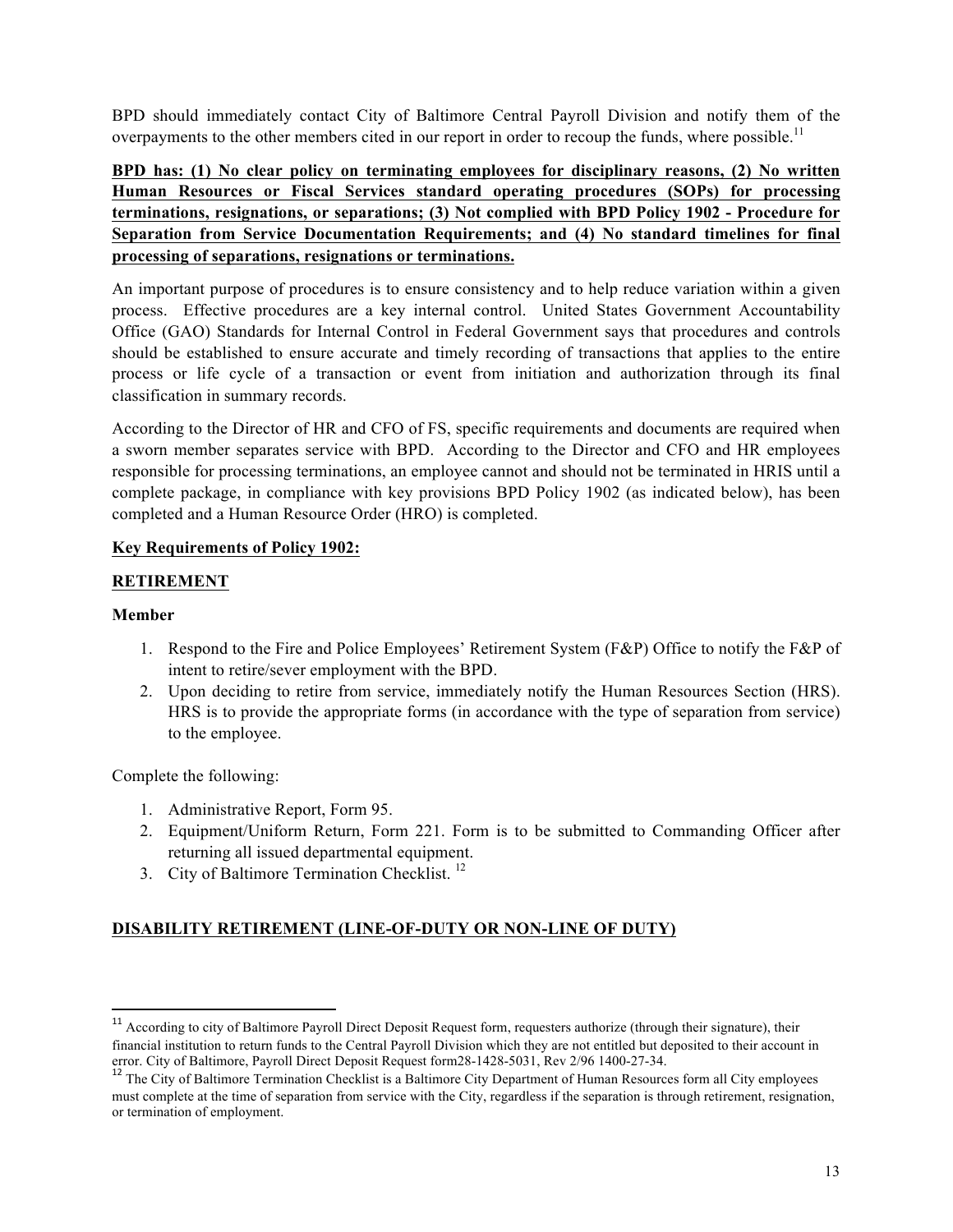Upon filing for a medical retirement, the member should retire on the first eligible date given by the Fire and Police Employees' Retirement System. Once the member has received the date, he/she must not rescind or extend the retirement date.

Complete the following:

- 1. Equipment/Uniform Return, Form 221.
- 2. City of Baltimore Termination Checklist.
- 3. Appropriate forms supplied by the Fire and Police Employees' Retirement System.

#### **RESIGNATION**

#### **Member**

- 1. Upon deciding to resign from service, immediately notify HRS. Notification shall be made at least two weeks in advance of the desired date of resignation. HRS is to provide the appropriate forms (in accordance with the type of separation from service) to the employee.
- 2. Notify supervisor of upcoming resignation and comply with the directions of Commanding Officer or designee to facilitate the separation process.
- 3. Schedule and attend an exit interview with the Director of HRS before date of resignation.

Complete the following:

- 1. Resignation, Form 48: Complete and deliver to HRS at least two weeks in advance of the desired date of resignation. When delivering the form, schedule an exit interview with the Director of HRS.
- 2. Equipment/Uniform Return, Form 221: Complete and submit this form to Commanding Officer after returning all issued departmental equipment.
- 3. City of Baltimore Termination Checklist.

Our review found no category within Policy 1902 that specifically identifies required actions under termination for disciplinary actions except on page 4 of 16, which states that:

*"When a member under your supervision has his/her service to the BPD terminated, attempt to solicit cooperation with that former member. If cooperation is received:*

- *1.1. Equipment/Uniform Return, Form 221 (Appendix C): Complete and submit this form to your Commanding Officer after collecting the terminated member's issued departmental equipment.*
- *1.2. City of Baltimore Termination Checklist (Appendix E): Complete and submit to the member's Commanding Officer.*
- *1.3. Contact the Baltimore Police Department's Employee/Retiree Affairs Unit at 410-396- 2546 to obtain the packet that includes recommended contacts and notifications to be made.*
- *1.4.Direct the former member to comply with orders from his/her former Commanding Officer or designee to facilitate the separation process.*

*When it is apparent cooperation will not be received from the former member, immediately notify the Director, Human Resources Section, via official channels, so that appropriate action can be taken."*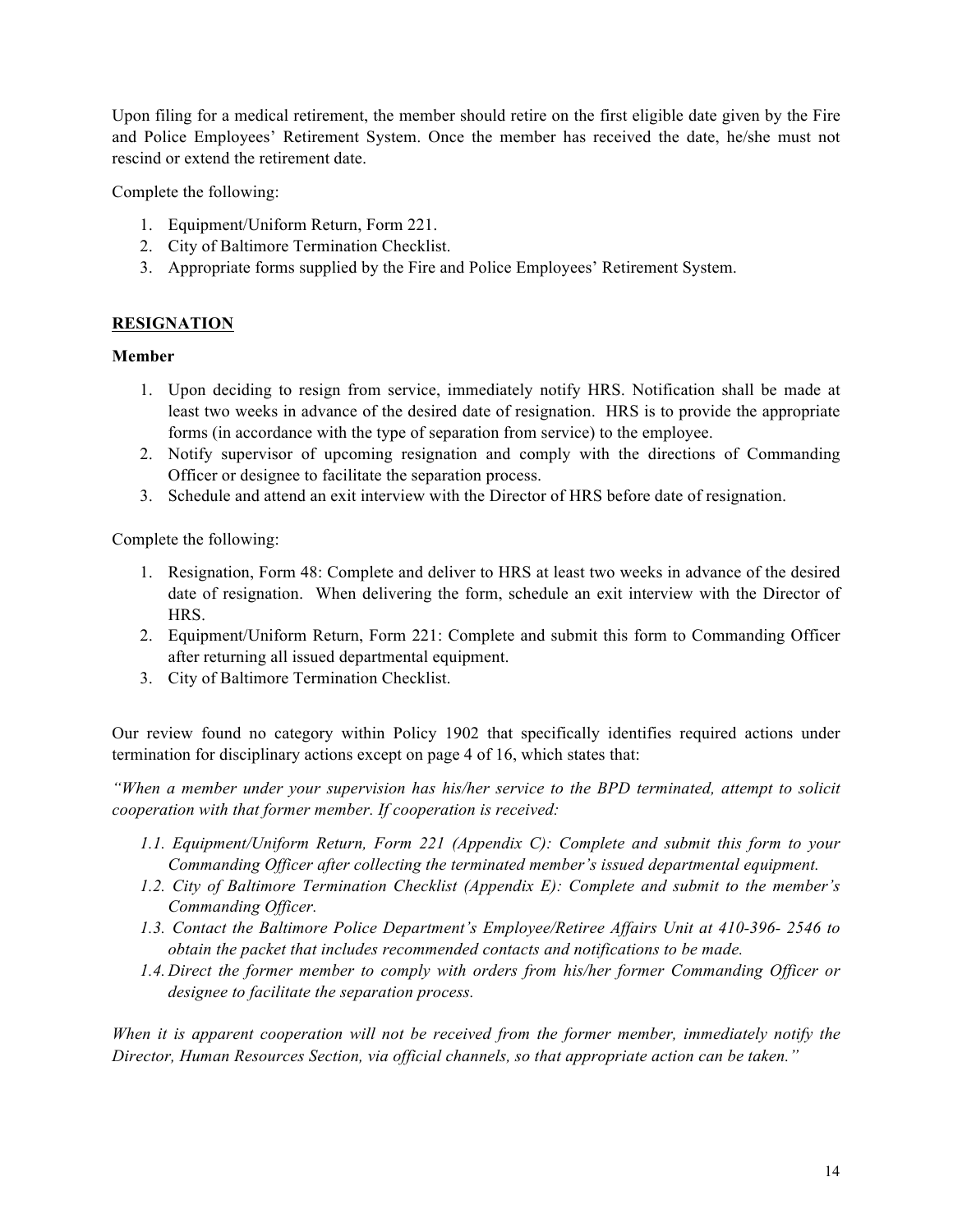Policy 1902 makes no reference to HRIS and terminating employees in HRIS or any needed actions within e-time nor does the policy define specific timelines for completion of processing actions.

IAS found there were no written HR or FS SOPs for processing separations or disciplinary terminations. Therefore, auditors interviewed both HR and FS personnel responsible for processing employees who separated from BPD. They described the termination processes below:

#### Ø **Former HR Employee left HR in December 2019, transferring to a different unit in BPD. Employee was processing resignations, separations and terminations during the scope of our review. Employee reported the following:**

According to the employee, HR currently only processes terminations from the Academy. The employee reported that, during years 2017 and 2018, HR processed all terminations using the following protocol:

- 1. Receive termination packets from the trial board (who was responsible for obtaining all items required in the separation package as indicated in Policy 1902. The employee indicated that there was not standard process for members who did not have a trial board.)
- 2. Draft an HRO.
- 3. Terminate the person out of HRIS.
- 4. Terminate the person out of In-Pursuit.
- 5. Provide HRO to HR Director for signature.
- 6. Distribute HRO is distributed to FS and member's chain of command.
- 7. The original completed packet is filed in member's personnel jacket and the jacket is moved to the inactive shelf.

The employee further stated that in 2019 disciplinary terminations were handle by Internal Affairs (IA). IA would complete the termination packet and the HRO, **submit both to** HR, and HR would terminate in HRIS and In-Pursuit. HR would then distribute a copy of both the packet and HRO to FS, while the completed original packet was filed in member's personnel jacket and moved to the inactive shelf.

Regarding resignations, retirements and other separations from BPD, the employee stated that they were provided no written SOPs and had created their own step-by-step Manual for processing separations.

#### Ø **Current HR Employee (Supervisor of above employee)**

The employee stated that for criminal allegations there are specific processes. If there was a criminal allegation the member may or may not be suspended and/or suspended without pay. The employee further stated that this process is the same if they are arrested and that it is an IA decisions as to suspend with pay or without pay. The employee stated that none of these actions are processed in HRIS and the suspended member remains active in HRIS. According to this employee, once the member is convicted and terminated from BPD, HR still has to wait for the final package (Policy 1902 document requirements) before terminating them in HRIS. If member is found guilty and sentenced, the employee stated that IA usually prepares the final package. It was the understanding of the employee that there is one package for Discipline Termination (that adheres to Policy 302) another package that follows the requirements of Policy 1902. According to the employee, below is what usually happens if someone is LWOP suspended:

- 1. If the person has been charged with a crime, IA has all the information and there is no formal action taken by HR.
- 2. BPD legal usually takes the member's personnel file or the Mayor's legal team takes the file.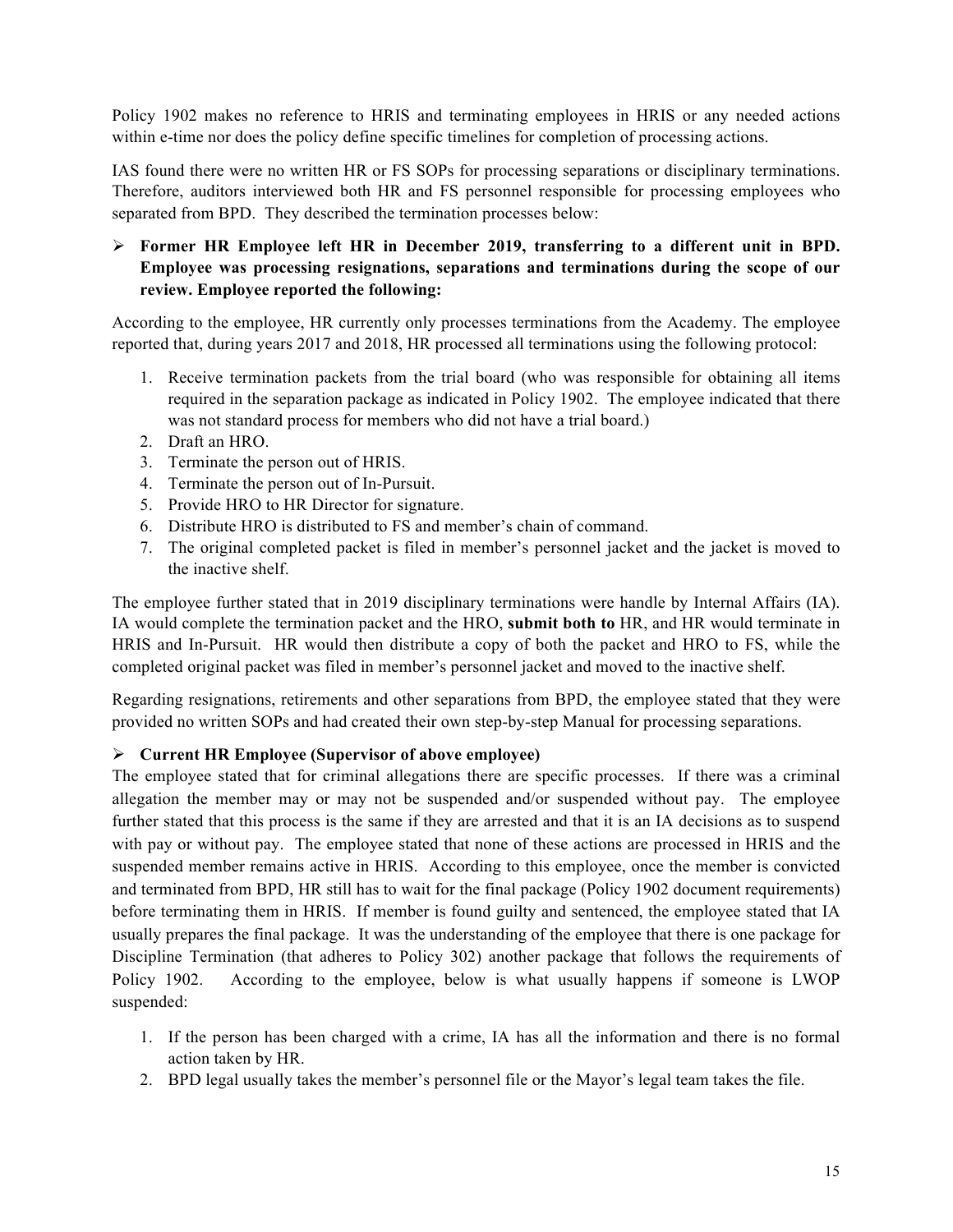- 3. Once the person is sentenced often there is no official paperwork given to HR as to when to take them out of HRIS (i.e. termination)
- 4. The only way HR will terminate an employee in HRIS (in these cases) is to get paperwork and a notification package from Legal or IA.

#### Ø **Current HR Employee- (employee stopped processing terminations/separations in 2016.)**

According to the employee, in 2016 In-Pursuit was used by HR as the BPD personnel system and FS was handling HRIS and the HRIS functions transitioned to HR in late 2016. The employee stated that FS used to enter new hires, pay rate information, etc., but this is now done by HR. This employee stated that he stopped processing separations/terminations in 2016 but when he was processing them he would provide FS a copy of all the required documents that had been forwarded from the Districts, commands, etc. This employee indicated that he is not sure that this is being done now.

### Ø **Current FS Employees**

According to the FS employees the process is:

- 1. Receive separation packet from HR and they review the packet to see if all the required documentation elements (from policy 1902) are there and that the package is complete.
- 2. Forward notification to Central Payroll with the City's Termination Checklist and the member's leave balances.
- 3. Send over the employee's or member's last three to four years leave records to Central Payroll Division in order to reconcile leave balances Central Payroll has on their books.
- 4. FS will get involved again with them if leave balances need to be reconciled.
- 5. Central Payroll processes leave payouts.
- 6. We get a list of payouts for the week from Central Payroll provides FS a list of weekly payouts.
- 7. FS will attach this list with the member's packet.

# Ø **Senior HR Officials**

According to HR Officials, HR is to be notified of a person's resignation/termination/separation. For all Disciplinary Terminations it is their understanding that Public Integrity Bureau (PIB) makes a recommendation for a specific action and if member/employee is to be terminated this has to be signed by the Commissioner approving the termination. The Officials went on to state that, only when they have received this recommendation with signature will they create an HRO for the Commissioner's signature or the HRO is to be created by PIB and signed by the Commissioner. The Officials stated that requirements of Policy 1902 should still be met before any HR processing. The Officials stated that currently only Sworn and non-probationary employees go through this process with PIB and signature of the Commissioner and they are hoping in the future all Disciplinary terminations will go through the Commissioner for signature before HR processing. Officials went on to indicate that once the packet is complete (1902 requirements) they will then send the packet to FS and remove/terminate the member/employee in HRIS. They indicated the process moving forward, that they want to implement regarding separations/retirements is:

- 1. Once notification through 95 that a person is resigning, retiring, or being terminated HR creates an HRO.
- 2. HR terminates the person in HRIS.
- 3. HR provides notification to timekeeper.
- 4. Timekeeper will be responsible for collecting all items in required by 1902 within 30 days.
- 5. Timekeeper will send packet to HR.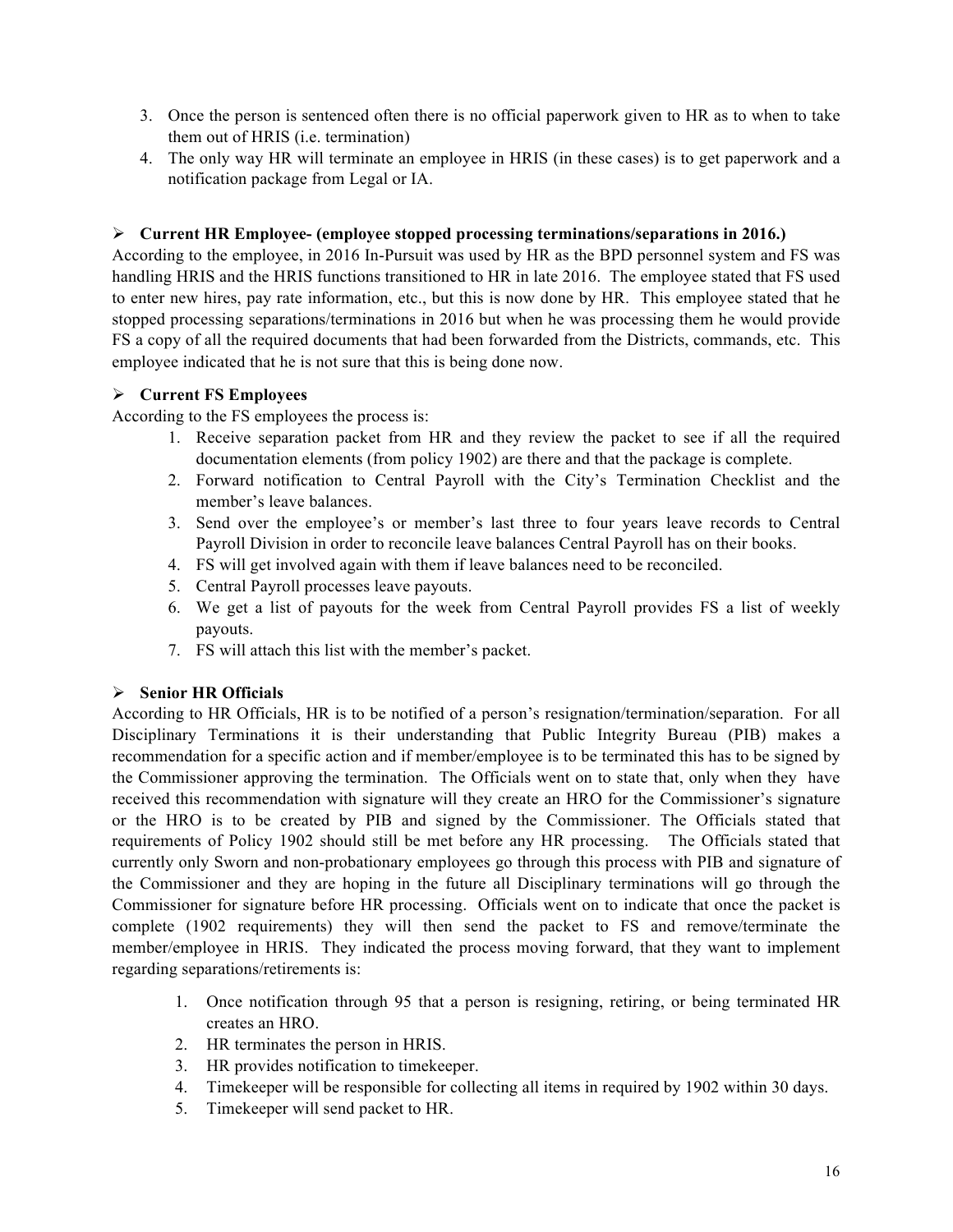#### Ø **Former Internal Affairs (IA) Member 1:**

A former IA member indicated that for the GTTF arrest there was a plan drawn up two weeks prior to the members' arrest and the plan was developed by a team that consisted of the then Commissioner, members of IA and the FBI. The member stated that the team determined that a suspension or LWOP paperwork packet (that would be sent to HR) would be completed the day of the members arrest (March 1, 2017) and include:

- 1. Form 95 detailing collection of any equipment
- 2. Duty Status Change Form
- 3. Suspension Form

#### Ø **Former Internal Affairs (IA) Member 2:**

The former IA member indicated that people can separate from the BPD in several ways:

- 1. Termination after Trial Board
- 2. Termination without Trial Board
	- a. Probationary
	- b. Felony conviction
- 3. Resign / Retire

Member 2 indicated that, under the Davis Administration (when the member was at IA), the practice was:

- 1. Termination after Trial Board: Paperwork was generated by Office of Administrative Hearings (OAH) and Strategic Services Bureau – separate from IA.
- 2. Termination without Trial Board:
	- A. If probationary: Case was brought to the attention of the Police Commissioner who, if agreed, would request a formal recommendation for Termination be generated by the Office of Professional Responsibility (OPR).
	- B. If a felony conviction: These cases were always high profile and were proceeded by a *suspension without pay*. Upon sentencing, PC would request recommendation memo from OPR.
- 3. Resign / Retire: Notification of a member's decision to resign was typically made directly to HR. HR would sometimes notify IA, but usually only if requested. IA/OPR was separate from OAH at that time. If notified by HR and/or OAH, IA would retain the records but take no specific action as the member was no longer an employee. *NOTE: The date of the effective resignation was not always the date HR was notified and may not have been the date IA was told, if told at all.*

IAS found no clear consistent written or verbal procedures for processing terminations. To test for accurate and timely recording of transactions and whether adequate procedures and internal controls were in place the auditors attempted to create an audit trail and reconcile source documents to summary documents. An effective audit trail should give a step-by-step documented history of the personnel actions (i.e. from LWOP status to actions required of FS and HR).

The presence of a reliable and easy to follow audit trail is an indicator of good internal controls and is also a useful aid in uncovering fraud. IAS tested against Policy 1902 documentation requirements (and verbal processes outlined above) for each of the members in our sample. The auditors tested for the existence of: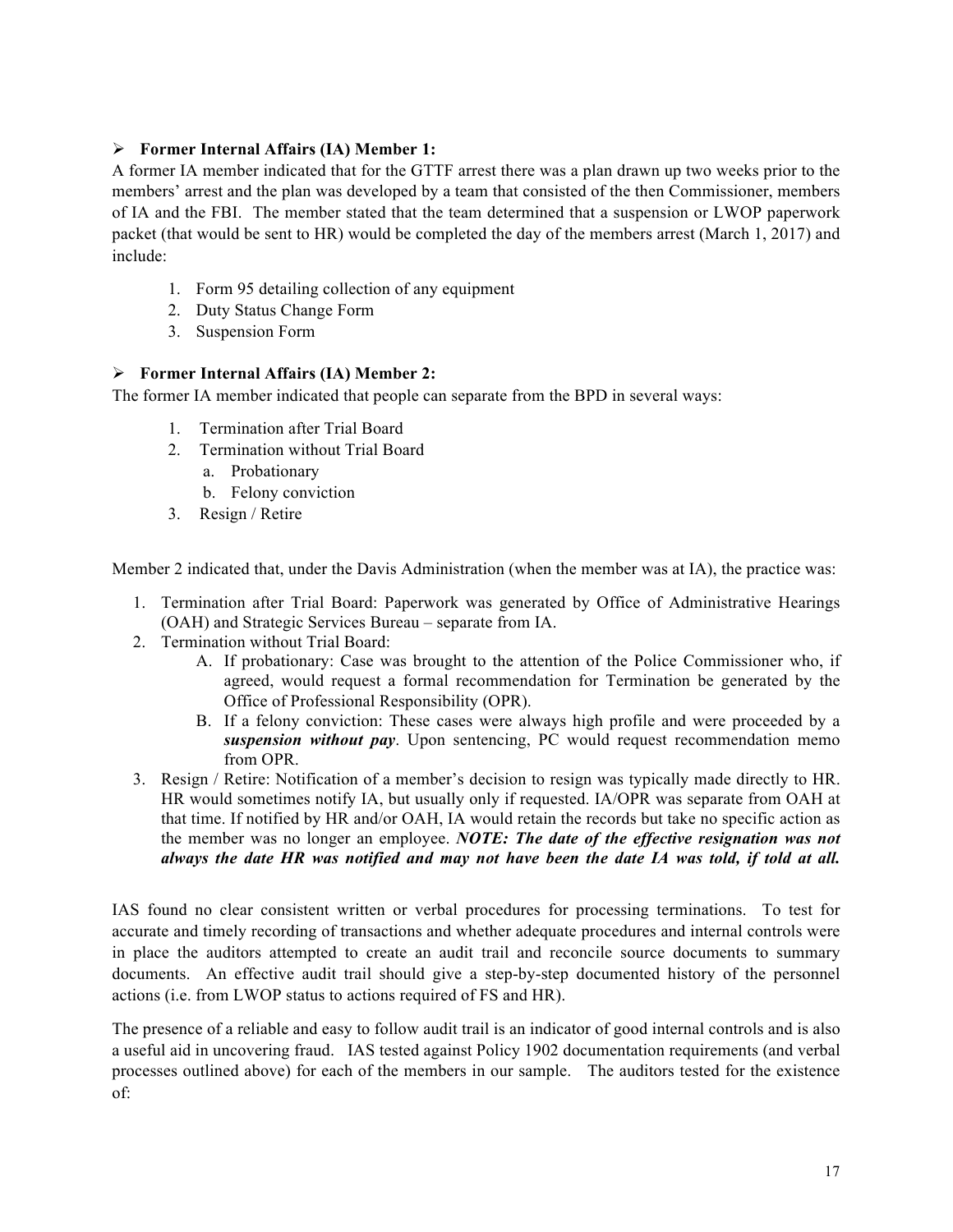- A. Resignation, Form 48
- B. Equipment/Uniform Return, Form 221
- C. Leave Balance form or Leave record
- D. City of Baltimore Termination Checklist
- E. HRO: Personnel Action Resignation
- F. IA Recommendation for Dismissal memo
- G. HRO: Personnel Action Dismissal/Termination

IAS found that most of the files did not contain all the required information. HR could not locate and provide the files for the highlighted members in the table below.<sup>13</sup> Within the files provide by HR, IAS did find that a packet completed by IA that included: (1) Personnel Duty Status Change Form 344/08 (2) 1160-25-65 form 99/154, (3) photo with sequence#, unit#, DOB, SSN, phone, address, vehicle, and significant other. The figure below presents a summary of the analysis.

| <b>MEMBER</b>             | A | B | C            | D | Е | F | G |
|---------------------------|---|---|--------------|---|---|---|---|
| Evodio Hendrix            | X | X | X            |   |   |   |   |
| <b>Wayne Jenkins</b>      | X |   |              |   |   |   |   |
| Jemell Rayam              | X |   |              |   |   |   |   |
| Momodu Gondo              |   |   | X            |   |   |   |   |
| <b>Maurice Ward</b>       | X | X |              |   |   |   |   |
| Marcus Taylor             |   |   |              |   |   |   |   |
| Daniel T. Hersl           |   |   |              |   |   |   |   |
| Thomas Allers             |   |   |              |   |   |   |   |
| <b>Timothy George III</b> |   |   | $\mathbf{x}$ |   |   |   |   |
| <b>Maurice Jeffers</b>    |   |   |              |   |   |   |   |
| Christopher Salzano       |   |   |              |   |   |   |   |
| Lonnie White              |   |   |              |   |   |   |   |

Source: HR files, IA documents.

IAS found the BPD has no written process flow for notification of termination for disciplinary reasons or, more specifically, procedures dictating what specific actions should be taken and which BPD unit (FS or HR) should ultimately be responsible for specific actions when a member is placed on LWOP for disciplinary reasons to ensure that overpayments do no occur. The review found there were no clear policies as to how long the processing should take. Some termination actions were completed within 15 days but in other cases the auditors found that the member was still active in HRIS months after their conviction date or resignation/termination effective date.

IAS found several potential causes. In addition to no overarching BPD policy regarding disciplinary terminations, HR and FS have no written standard operating procedures for processing terminations. IAS found no SOPs on how information is shared between HR and FS especially when a Duty Status Change form is submitted to HR. The auditor's review of personnel files found a lack of consistency among the

<sup>&</sup>lt;u> 1989 - Johann Stein, markin film yn y breninn y breninn y breninn y breninn y breninn y breninn y breninn y b</u> <sup>13</sup> Documents for Timothy George were provided by FS.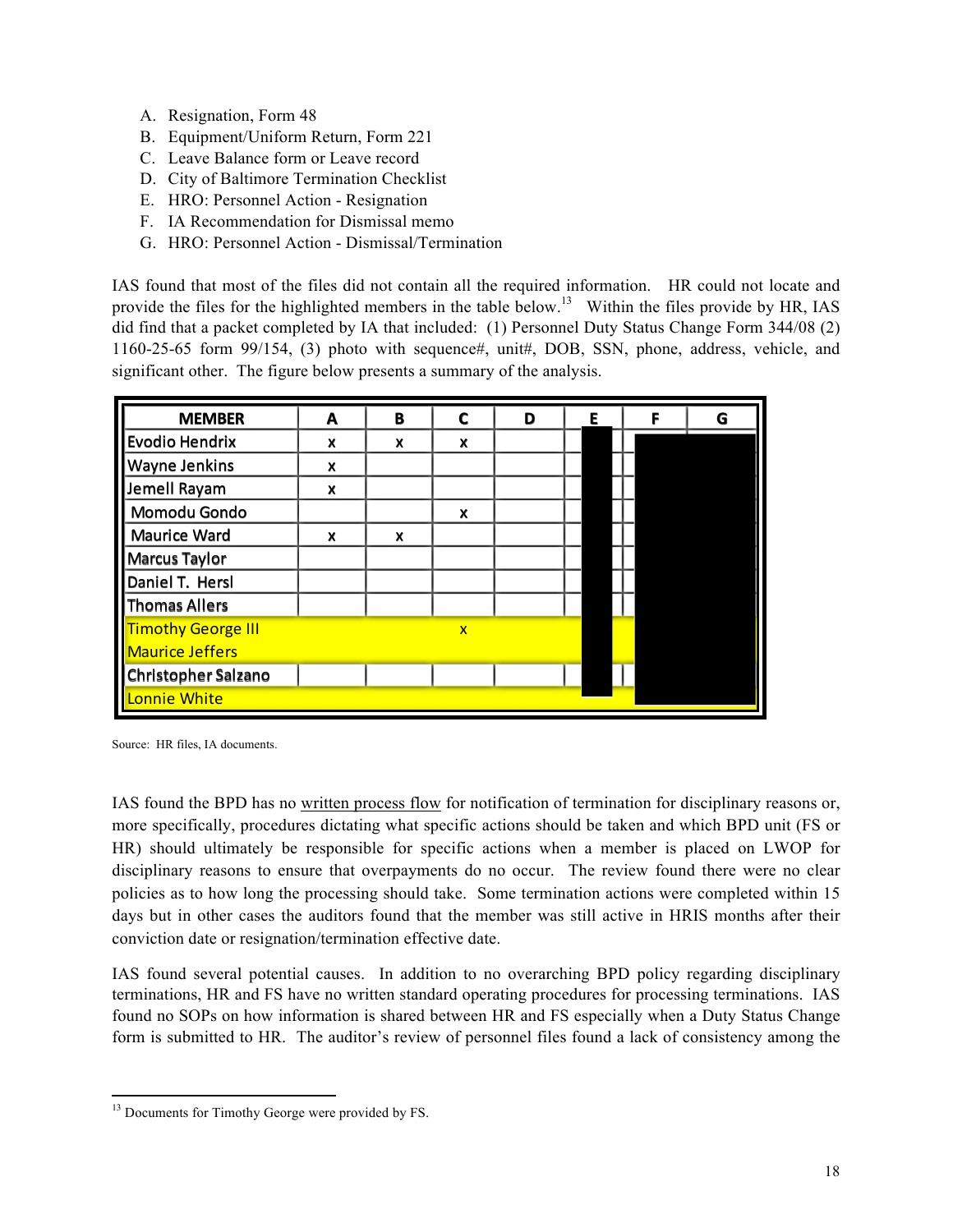files and that many files lacked "best practice" documents, such as a checklist, and HR did not have a standardized checklist of what should be included in each member's file.

The lack of effective written policies and procedures presents risk with regards to properly and consistently handling termination actions. This also leaves the process open to interpretation on the part of the FS and HR Directors as well as the personnel who all have a role in processing actions including, but not limited to command staff, timekeepers, HR and FS senior staff and HR generalists. The lack of any written SOPs also leaves HR and FS in vulnerable position of not completing tasks and meeting objectives if current staff, with historical knowledge of the processes, leave BPD.

Further, the lack of proper personnel file documents places BPD and the City at risk because they are not able to properly document all personnel actions in HRIS or in the members' personnel file. For example, a member IAS reviewed had an effective termination date per HRIS of May 20, 2016; however, the date it was entered into HRIS was November 2, 2017. HR could not locate the file for this member to support any of these actions in HRIS.

The lack of standard timelines for final processing of separations, resignations or terminations also affects the prompt payment of former members' final payouts and may affect the initiation of their retirement benefits. This may also affect the timely transfer of employees to other city agencies. Lastly, the lack of standard timelines for final processing affects the accuracy of weekly Personnel, Sworn and Civilian Hiring and Attrition, Workforce Demographics and Sworn Separation reports.

#### **Recommendations:**

- 1. BPD should develop a clear policy regarding termination of employees for disciplinary reasons.
- 2. BPD should include in all separation, retirement, resignation and termination policies clear timelines for completion of separation packages.
- 3. BPD HR and FS should establish written SOPs for processing separation, retirement, resignation and termination. These SOPs should clearly detail the roles of each of the units, the necessary communication between each and the process for flow documentation between each department, with clear timelines. **It should be noted that former HR employees provided copies of their processes which the HR Director can use as a starting point.**
- 4. BPD should ensure that these SOPs are cross-referenced in BPD's overarching Separation Policies.
- 5. BPD should conduct a personnel file audit to determine the effectiveness of their filing system.
- 6. BPD should develop a checklist for personnel files.

#### **Additional Internal Controls Are Needed For: (1) Schedules in E-Time, and (2) Approval of Time and Attendance**

Internal control is a process affected by an entity's oversight body, management, and other personnel that provides reasonable assurance that the objectives of an entity will be achieved. United States Government Accountability Office (GAO) Standards for Internal Control in Federal Government says that procedures and controls should be established to ensure accurate and timely recording of transactions. IAS reviewed key requirements of Policy 1801- BPD's policy on recording employee time and attendance and the City's e-time user manual.

*Key Components of BPD Policy 1801 - Employee Time and Attendance Report Electronic Time and Attendance (e-Time)*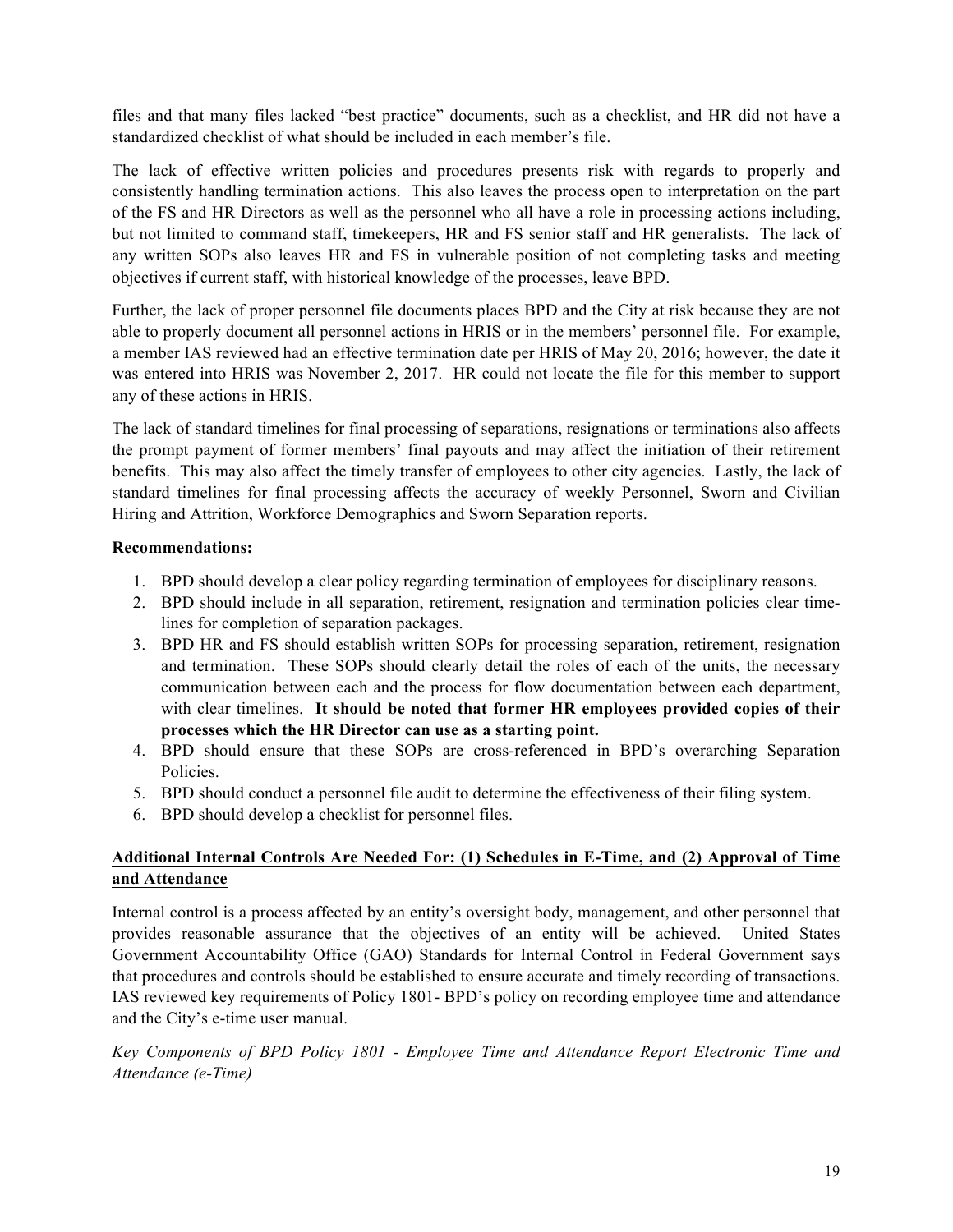Timekeeper - The employee responsible for the daily markings in Electronic Time and Attendance (e-Time) and for maintaining all related supporting payroll documents.

Payroll Approver – The employee assigned by the District/Unit Commanding Officer to certify the correctness of bi-weekly markings and overtime entries in Electronic Time and Attendance (e-Time). Along with Timekeepers, the Payroll Approver shall be aware of BPD and City policies on payroll and related topics.

#### *Markings in Time and Attendance*

#### District/Unit Commanders

- 1. Designate aprimary and secondary Time Keeper, and approver.
- 2. Submit the names of the Time Keepers and Payroll Approvers in writing to the Director, FS.
- 3. Ensure newly assigned Timekeepers and Payroll Approvers receive training provided by FS.

#### Timekeepers

- 1. Ensure every employee has adequate markings per pay period consisting of in-and-out punches or pay codes.
- 2. Ensure all markings in Time and Attendance are completed with accuracy.
- 3. Request the Payroll Approver certify payroll upon completion.

#### Payroll Approver

- 1. Review the "Pay Period Closed" and "Reconciled Time Card" (for overtime) for the number of hours worked per employee.
- 2. Review all hours entered into e-Time to ensure accuracy of time worked.

#### Agency Payroll Managers

- 1. Review the Time and Attendance Report after the Payroll Approver.
- 2. Check for accuracy and discrepancies. If discrepancies arise, immediately notify the appropriate Unit/Section/Division/District to resolve the issue.
- 3. Grant final sign-off/approval.

#### Director, Fiscal Services

- 1. Conduct training sessions in the preparation and marking of Time and Attendance Reports on a quarterly basis or as needed, or upon request by a specific unit.
- 2. Conduct random audits of the Time and Attendance Report to ensure that entries reflecting attendance, authorized leave, etc., are recorded properly and consistently.

#### *Key Components of E-time User Manual*

According to the manual for the City of Baltimore, the City of Baltimore uses ADP-TA as an **exception payroll process.** That means employees are assigned schedules and the ADP-TA user/manager edits in the schedule in the timecard as needed. All ADP-TA users/managers are responsible for maintaining compliance with all City of Baltimore polices, memorandums of understanding, etc. Agency HR mangers should be consulted when questions arise involving leave usage, FML, overtime and entitlements, etc.

#### Roles and Responsibilities: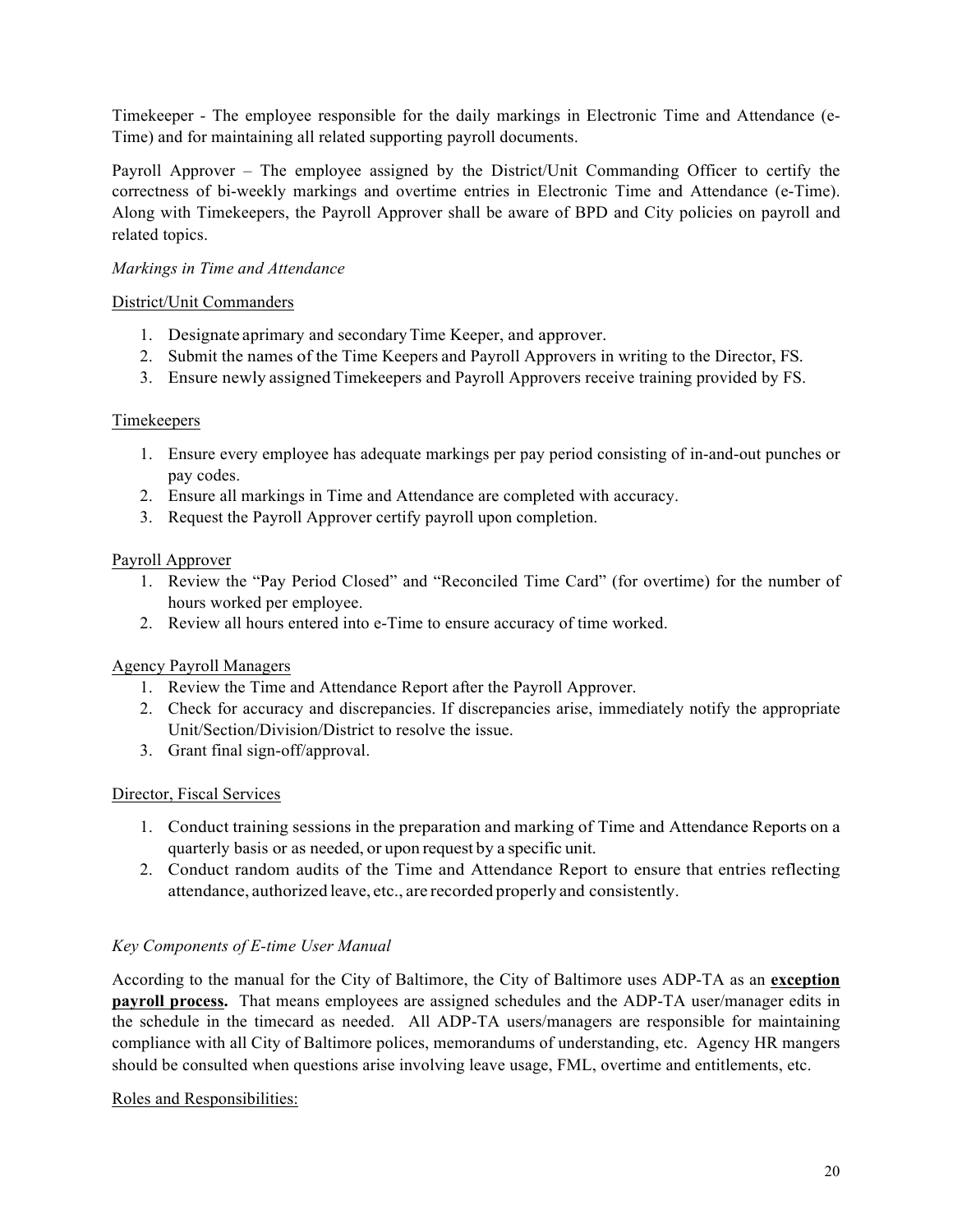Timekeepers are responsible for collecting timesheets from work locations and entering time into the system. Approvers are responsible for reviewing Timekeeper system payroll entries. After reviewing payroll, Approvers have the option to make corrections (if necessary) or approve the payroll. Payroll Managers are ultimately responsible for reviewing all system payroll entries. After reviewing agency payroll, Payroll Mangers have the option to make corrections (if necessary) or approve the payroll.

#### *Assessment of E-Time and Payroll Practices in These Instances*

IAS found that inadequate controls exist that increase the probability for overpayments to occur as documented in this report. As stated above, the current e-time system is an "exception" based payroll system.

The review found that for the sample employees the timekeeper overrode the bi-weekly schedule by entering a LWOP pay code for some pay periods, but failed to do so for other pay period, resulting in the employee's regular schedule resuming, the time approved and the funds disbursed. The employees were ultimately paid because they were still active in HRIS. There is an inherent risk that if the timekeeper is out or out for an extended period of time and the timekeeper who covers or replaces them is unaware that the member is on LWOP, their schedule will repopulate and may go undetected.

IAS found that some timekeepers remove the entire schedule of a member if they are placed on LWOP and others do not, which should be a requirement with an exception based process. IAS further found that Approvers have different methodologies and/or processes for approving time.

The review also found that Timekeepers and Approvers do not necessarily have all the resources they need to ensure full accuracy of time entry and approval. For example, BPD has no written policy or consistent practice on how to enter and document/verify daily time and attendance. According to the Approver for the former GTTF members in our review, he did not have access to their roll books or records (i.e. Daily overtime slips, court overtime slips, leave slips) to reconcile the payroll markings.

IAS also found that some Timekeepers do not have access to a roll book or access to an accurate roll book (the roll book is BPD's time card method). IAS found there is no BPD policy specific to maintaining and ensuring the accuracy of roll books and there has been no audit of the time and attendance process, as required by Policy 1801.

The lack of effective internal controls in processes increases the risk of overpayments occurring. This also increases the risk of these occurrences, if they do happen, going undetected for longer periods of time than necessary.

#### **Recommendations:**

- 1. With regards to LWOP, BPD should develop specific SOPs for FS and HR requirements and assign a specific employee whose responsibilities are to ensure that these process/procedures are carried out for any member placed on LWOP. FS and HR should establish clear written documentation of this process. FS should also consider establishing a separate locator for members with LWOP - Suspended status.
- 2. FS should develop a process to conduct a reconciliation of checks issued each pay period with active employees to ensure that employees on LWOP status do not receive payment.
- 3. FS should conduct an audit of the e-time process, as required by policy, and take corrective actions to ensure that objectives of the policy are met. FS should also provide additional training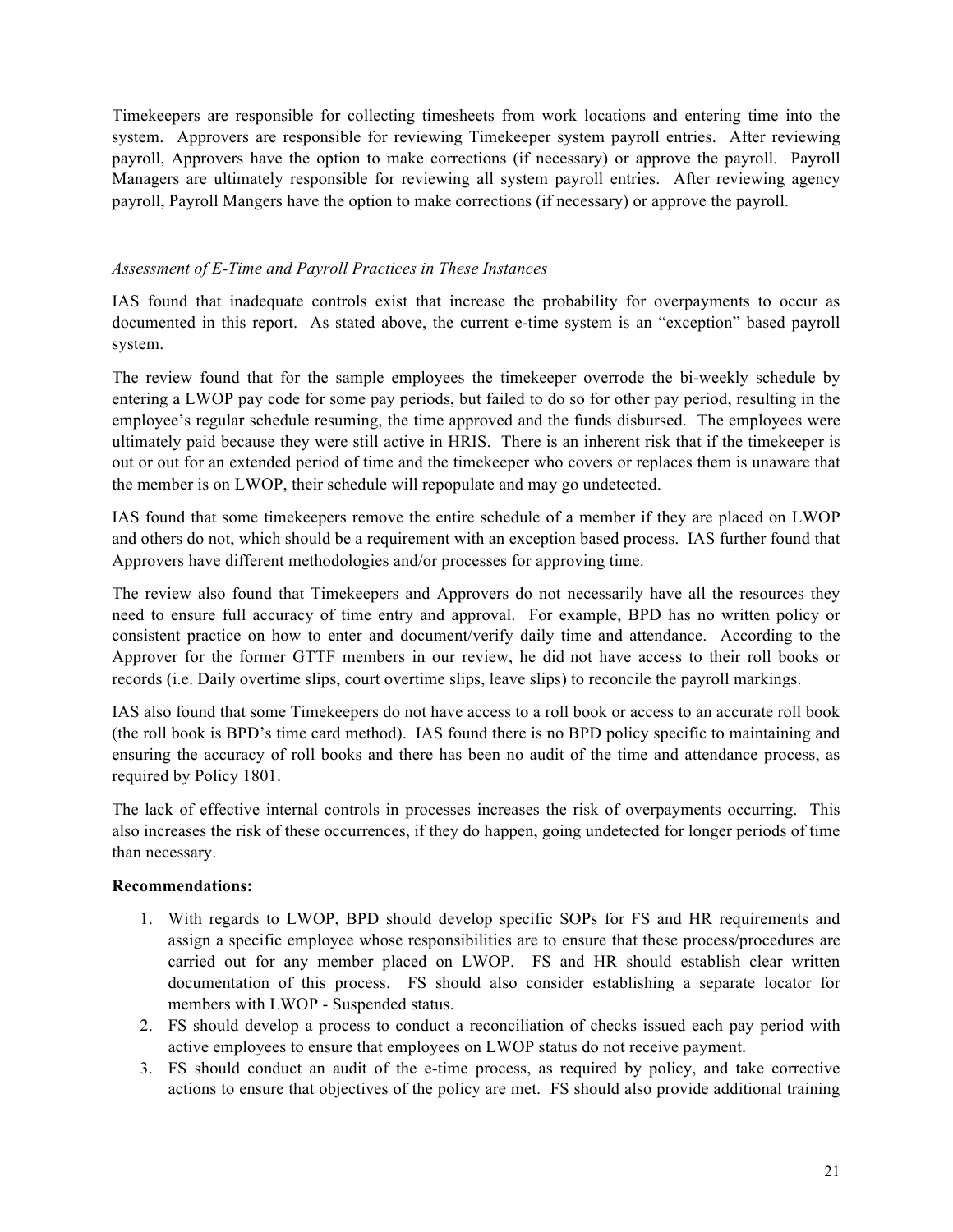to timekeepers and approvers, where necessary. This training should be accompanied by standard SOPs on how to enter time and approve time that is consistent across all BPD units.

- 4. Upon a member/employee being placed on LWOP, FS and HR should coordinate to take necessary steps to immediately remove the member's schedule from e-time and notify all Payroll Specialists and Approvers of said action. This members schedule should not be re-activated in etime until proper documentation has been received.
- 5. Upon a member/employee being placed on LWOP, FS and HR should coordinate to take necessary steps to immediately remove additional applicable automatic entitlements (i.e. clothing allowance) until the member's status has changed.
- 6. BPD should establish a system to conduct periodic reconciliations of paychecks with new/active/terminated employees in HRIS.
- 7. BPD should conduct an audit of the roll book process. BPD should establish a policy on accessing/maintaining accurate roll books.

#### **Internal Controls Are Needed For HRIS and E-Time Access**

United States Government Accountability Office (GAO) Standards for Internal Control in Federal Government say that management should design control activities to limit user access to information technology. These control activities may restrict authorized users to the applications or functions commensurate with their assigned responsibilities, supporting an appropriate segregation of duties.

Management should design other control activities to promptly update access rights when employees change job functions or leave the entity. Management should also design control activities for access rights when different information technology elements are connected to each other. Where such segregation is not practical, management should design alternative control activities to address the risk.

IAS found that FS could not provide a full listing of all persons within BPD that have e-time access and their specific roles. IAS has requested this from the City's Central Payroll Division but have yet to receive a response. IAS was able to obtain a listing of BPD members who have access to HRIS. IAS found that this list was last reviewed in October 2019 and numerous former HR employees were deleted from the list. IAS found that there are numerous BPD employees that have full access to both HRIS and e-time with full user/edit role functions. This is a clear violation of the principle of separation of duties. IAS also found both HR and FS processing termination actions in HRIS.

According to the City of Baltimore Department of Human Resources, HRIS Manager, full access to both HRIS and e-time was granted to BPD for operational reasons. Although segregation of duties may not be practical within BPD because of limited personnel or other factors, management should design alternative control activities to address the additional risk of fraud, waste, or abuse in the operational process. The lack of proper separation of duties also increases the risk for fraud to occur and go undetected. The failure of BPD to have an accurate list of employees with access to further e-time violates the GAO principle of limiting user access to information technology.

#### **Recommendations:**

- 1. BPD should obtain a list of e-time users and remove any persons that should not have e-time access. BPD should conduct assessments for both e-time and HRIS on a periodic basis to ensure only authorized persons have access.
- 2. BPD should revisit the need to have persons with both e-time and HRIS access and establish additional controls if this is absolutely necessary.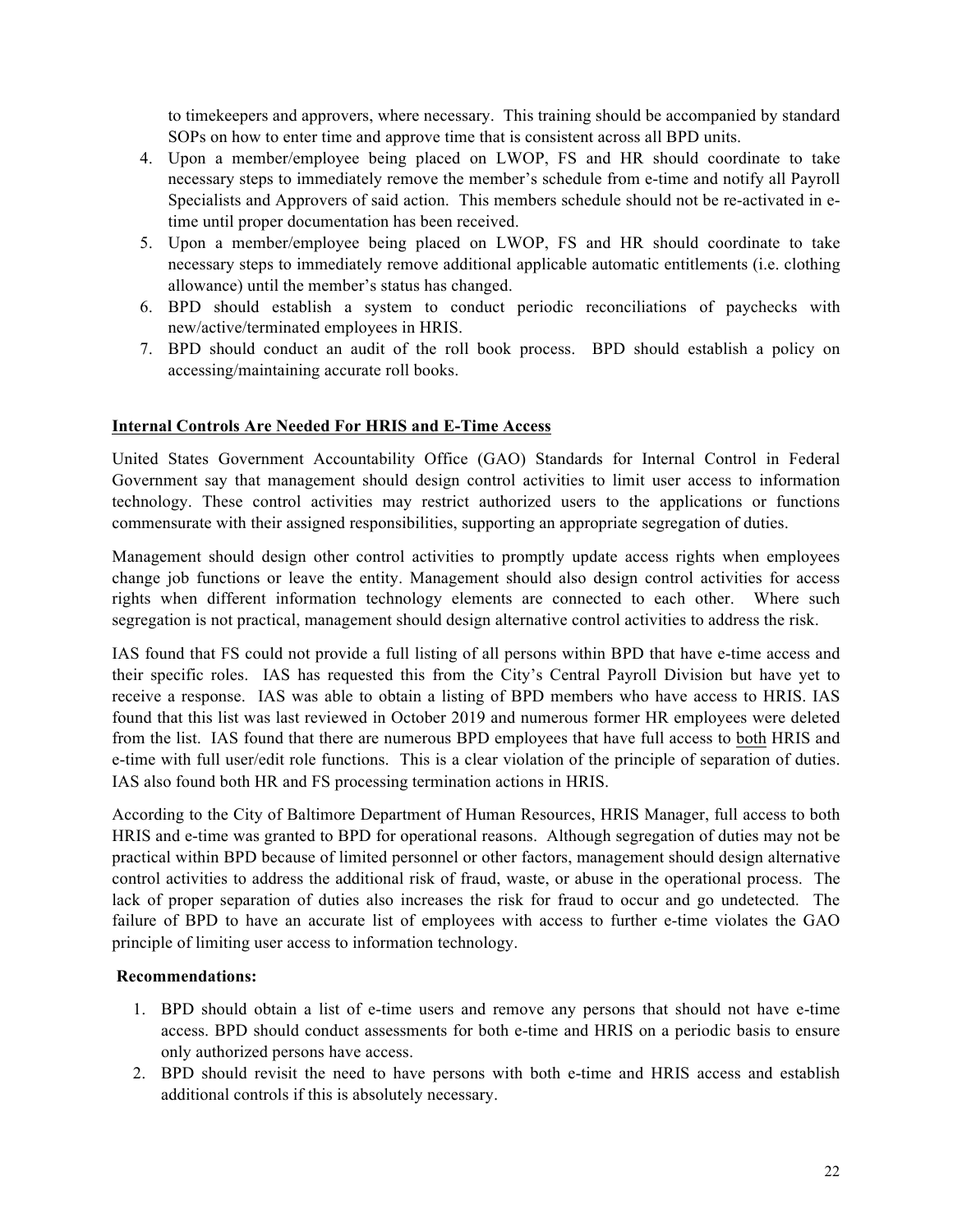

#### **BALTIMORE POLICE DEPARTMENT MANAGEMENT RESPONSE TO COMPLIANCE AUDIT**

| Date:    | July 29, 2020                                                          |
|----------|------------------------------------------------------------------------|
| To:      | Deputy Commissioner Daniel Murphy, Compliance Bureau                   |
| From:    | Deputy Commissioner James Gillis, Administrative Bureau                |
| Subject: | RE: Overpayment Assessment – Administrative Bureau Review and Response |

Deputy Commissioner Murphy,

The Compliance Bureau, Internal Audit Section submitted the draft report to the BPD Administrative Bureau on March 26, 2020. We are providing this written response to the draft report and are pleased to note that the Administrative Bureau agrees with all recommendations in the report and has already taken actions to address the report's findings and recommendations.

The Administrative Bureau would like to thank you and your team for this work – it is excellent and incredibly important to making the BPD the best agency possible for its employees, and more importantly, the citizens of Baltimore. This is integral to improving the agency's internal functioning and providing the necessary services to the citizens of Baltimore with an aim of fiduciary responsibility. It is our duty. The Administrative Bureau agrees with the Compliance Bureau recommendations.

As mentioned in the audit report, the City Solicitor's Office, in conjunction with BPD Legal Section, has successfully recouped a large amount of the overpayments that were identified in the report. The City Solicitor's Office has been an invaluable partner in this process. In addition to the City Solicitor and BPD Legal, the Public Integrity Bureau played a vital role in this audit and in the recommendations going forward. Also consulted immediately were the Mayor's Office, the Department of Human Resources, the Department of Finance, the Baltimore City Office of the Inspector General, and the Office of the U.S. Attorney for the State of Maryland. While this preliminary audit has revealed no criminal component to what happened, the advice and guidance from these partners has been invaluable.

Of particular note, the value of the hard work of now-retired Major Ronda McCoy, who spearheaded this audit, cannot be overstated.

The results of the audit clearly show that the BPD, and the City-proper, have historically lacked the proper internal controls to ensure that inaccurate payments are not disbursed to employees or former employees.

From the moment the BPD learned of this issue, it has been working tirelessly to address the issues found and create systems of accountability going forward. In addition to the recommendations coming out of this audit, the BPD has been building the infrastructure to enact the following changes meant to directly address the issues identified: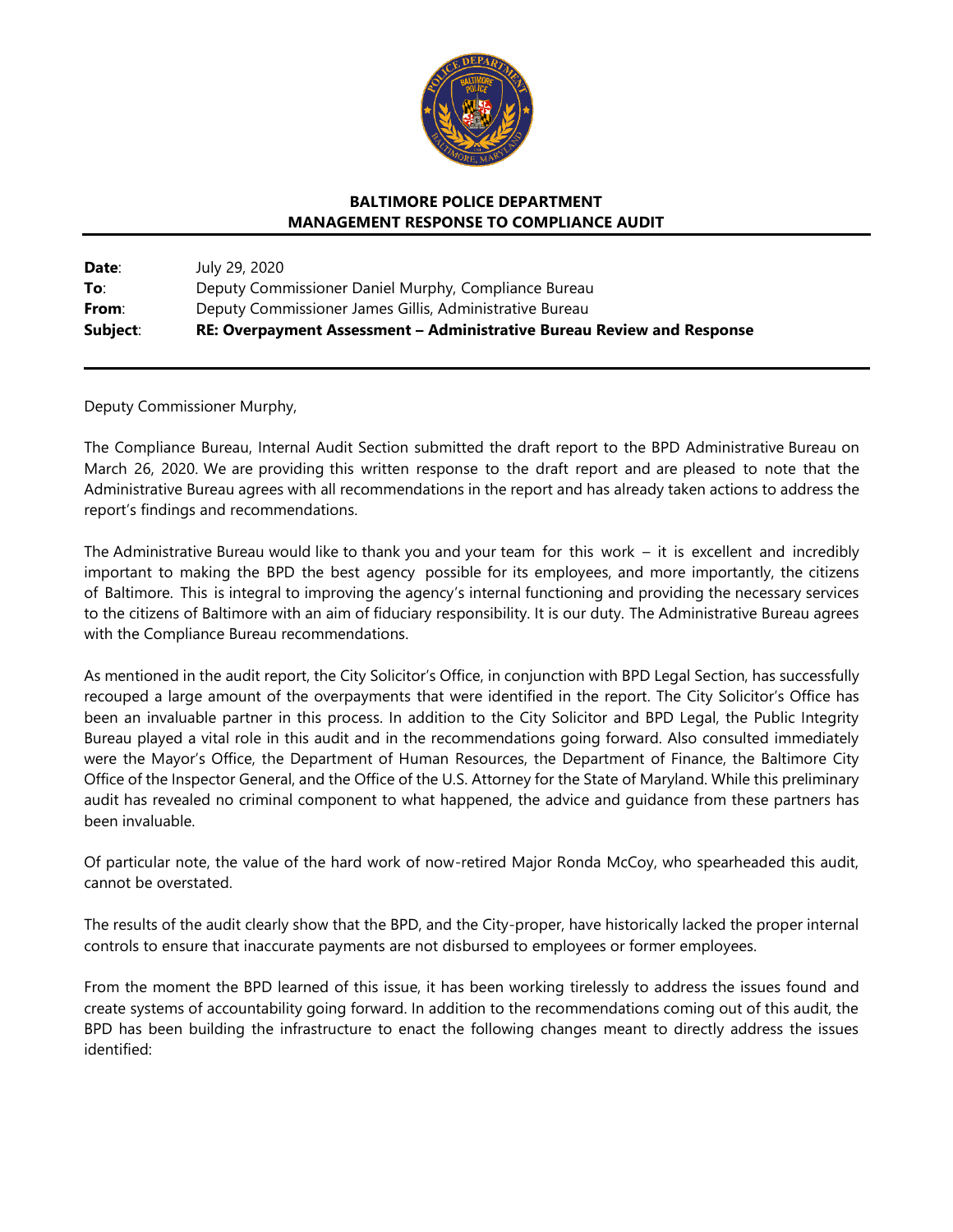*RE: Overpayment Assessment Administrative Bureau Review and Response Page 2*

#### **1) Centralization of timekeepers/payroll clerks.**

Historically, timekeepers and payroll clerks have been decentralized in the BPD, which means that their ultimate command authority has been the leader of the different district, division, or unit for which they work. Centralizing timekeepers and payroll clerks will allow for increased oversight and accountability, and will allow for uniform mandates and trainings to occur for the entire agency. This will reduce discrepancies between different parts of the agency and will allow for greater oversight and accountability, which in turn will reduce the number of systems and human errors.

#### **2) Training for timekeepers/payroll clerks.**

Mandated, agency-wide training for timekeepers and payroll clerks on payroll and financial policies, processes, and responsibilities has already been implemented and will continue to be implemented on a regular basis and as needed. Trainings will be conducted in a uniform manner from Central Command under the auspices of the agency's Chief Financial Officer. This is meant to provide the foundation for timekeepers and payroll clerks to perform at the highest levels professionally and responsibly when managing the finances of the agency.

#### **3) Updated and completed employee separation policies and procedures.**

Unclear and inadequate separation policies and procedures, as well as policies and procedures surrounding employees placed in an "inactive" or "no pay" status are being updated. This will provide concrete, concise, and clear guidance for employees, payroll clerks and timekeepers, and supervisors, on what exactly to do when certain scenarios arise thus reducing the likelihood of systems and human errors.

#### **4) Central assignation of employees in a "no pay" status**

An employee's administrative management (payroll and timekeeping) is managed by the district, division, or unit for which they are assigned. This is known as their "Locator Code." Use of a unique Locator Code for employees placed in a "no pay" status that is centrally managed will provide for increased oversight and monitoring to ensure that systems and human errors are minimized.

#### **5) Engagement of a professional, international auditing firm to complete a more thorough audit with expanded scope.**

The BPD Audits & Inspections Unit continues to provide invaluable investigation and analysis of many issues critical to making the organization better, more efficient, and more economical. In an effort to broaden the scope from the initial, internal audit, the BPD has engaged the firm of Baker Tilly to expand the audit to, at a minimum, a look-back of three years at all employees who have separated from the Agency. Any additional overpayments discovered will be catalogued and addressed.

#### **6) Commitment to implementation of Workday technological solution.**

Workday is a City-wide initiative to standardize payroll and scheduling of employees across all agencies. At the BPD's request, the agency has been included in the initial phase of implementation, scheduled to go live in the fall of 2020. Workday is a technological solution that will remove human error, and will cause a reduction in any incorrect payments and reduce fraud, waste, and abuse. It is the ultimate solution to reconciling policies and rules governing payroll and scheduling while removing any opportunity for issues to arise.